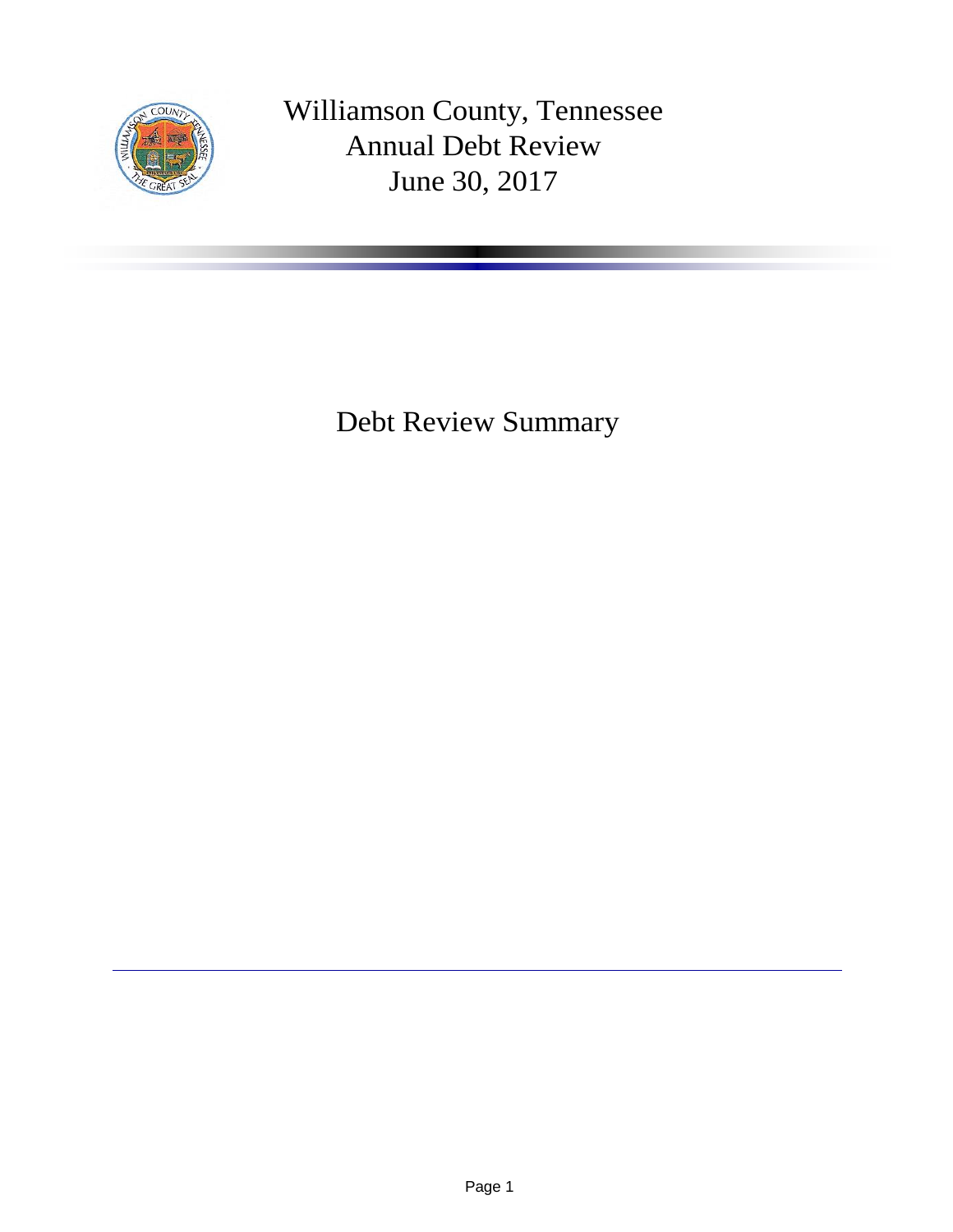### **WILLIAMSON COUNTY, TENNESSEE DEBT STATEMENT**

#### **(As of June 30, 2017)**

|                                                   | Outstanding<br><b>Amount</b> |        | Outstanding<br><b>Amount</b> |        |
|---------------------------------------------------|------------------------------|--------|------------------------------|--------|
| Debt Issued by the County                         | As of 06/30/17               |        | As of 06/30/16               |        |
| <b>Education Bonds and Notes:</b>                 |                              |        |                              |        |
| <b>General School Bonds</b>                       | \$158,430,003                |        | \$167,511,000                |        |
| Rural School (County District) Bonds              | \$250,095,000                |        | \$228,780,000                |        |
| <b>Rural School (County District) Notes</b>       | \$15,000,000                 |        | \$0                          |        |
| <b>Education Bonds and Notes Total</b>            | \$423,525,003                | 71.5%  | \$396,291,000                | 70.7%  |
| <b>Public Works Bonds and Notes:</b>              |                              |        |                              |        |
| <b>Public Works Bonds</b>                         | \$125,188,997                |        | \$117,608,000                |        |
| <b>Public Works Bonds and Notes Total</b>         | \$125,188,997                | 21.1%  | \$117,608,000                | 21.0%  |
| <b>Other Self-Supporting/Enterprise Debt:</b>     |                              |        |                              |        |
| <b>Hospital Bonds</b>                             | \$40,080,000                 |        | \$42,735,000                 |        |
| <b>City/County Partnerships</b>                   | \$3,341,000                  |        | \$3,641,000                  |        |
| <b>Other Self-Supporting/Enterprise Debt</b>      | \$43,421,000                 | 7.3%   | \$46,376,000                 | 8.3%   |
|                                                   |                              |        |                              |        |
| <b>Direct Debt of County</b>                      | \$592,135,000                | 100.0% | \$560,275,000                | 100.0% |
| <b>Less Other Self-Supporting/Enterprise Debt</b> | \$43,421,000                 |        | \$46,376,000                 |        |
| <b>Net Direct Debt of the County</b>              | \$548,714,000                |        | \$513,899,000                |        |
| <b>Estimated Appraised Property Value</b>         | \$41,004,881,083             |        | \$32,548,436,035             |        |
| <b>Direct Net Debt/Property Ratio %</b>           | 1.34%                        |        | 1.58%                        |        |

### **Direct Debt of County**

| Paydown Schedule*             |               |            |  |
|-------------------------------|---------------|------------|--|
|                               | Amount        | % of Total |  |
| Bonds Retired within 5 Years  | \$217,305,000 | 36.7%      |  |
| Bonds Retired within 10 Years | \$393,075,000 | 66.4%      |  |
| Bonds Retired within 15 Years | \$517,815,000 | 874%       |  |

\*Excluding Bond Anticipation Notes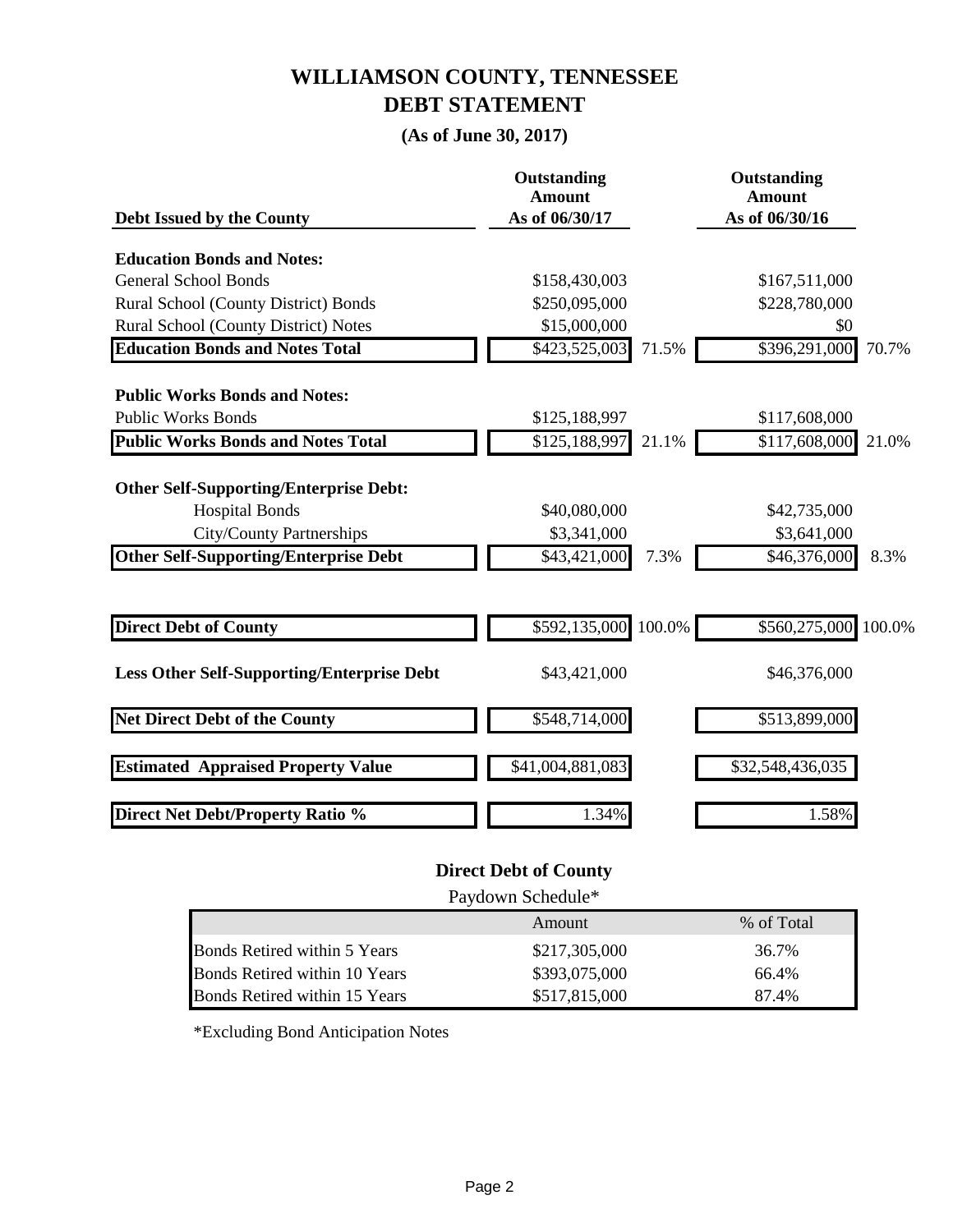**DEBT STATEMENT**

**(As of June 30, 2017)**

|                                                           |               |                 | Years           |
|-----------------------------------------------------------|---------------|-----------------|-----------------|
|                                                           |               | Final           | to              |
| <b>Total School Bonds and Notes</b>                       | Amount        | <b>Maturity</b> | <b>Maturity</b> |
| <b>Total School Bonds</b>                                 |               |                 |                 |
| 2004 General Obligation Refunding Bonds (School Portion)  | 150,000       | 2018            | 1.000           |
| 2008 General Obligation Bonds (School Portion)            | 790,000       | 2019            | 2.000           |
| 2009A General Obligation Bonds (School Portion)           | 1,245,000     | 2020            | 3.000           |
| 2009B General Obligation School Bonds (Taxable BABs)      | 23,100,000    | 2034            | 17.000          |
| 2010 General Obligation Refunding Bonds (School Portion)  | 14,290,000    | 2026            | 9.000           |
| 2010 General Obligation School Bonds (Taxable BABs)       | 16,250,000    | 2030            | 13.000          |
| 2010A General Obligation Refunding Bonds (School Portion) | 560,000       | 2019            | 2.000           |
| 2012 General Obligation Refunding Bonds, Series 2012B     | 12,056,000    | 2025            | 8.000           |
| 2013 General Obligation Bonds (School Portion)            | 23,605,000    | 2034            | 17.000          |
| 2014 General Obligation Bonds (School Portion)            | 18,075,000    | 2034            | 17.000          |
| 2015A General Obligation School Bonds                     | 17,970,000    | 2035            | 18.000          |
| 2015B General Obligation Bonds (School Portion)           | 6,610,000     | 2030            | 13.000          |
| 2016 General Obligation Refunding Bonds (School Portion)  | 10,170,000    | 2021            | 4.000           |
| 2016A General Obligation Refunding Bonds (School Portion) | 10,695,000    | 2029            | 12.000          |
| 2016B General Obligation Bonds (School Portion)           | 2,789,706     | 2037            | 20.000          |
| 2017 General Obligation Refunding Bonds (School Portion)  | 74,297        | 2022            | 5.000           |
| <b>Total School Bonds</b>                                 | \$158,430,003 |                 |                 |
|                                                           |               |                 |                 |
|                                                           |               |                 |                 |
| <b>Total Rural School Bonds and Notes</b>                 |               |                 |                 |
| 2004 Rural School Refunding Bonds                         | 1,435,000     | 2018            | 1.000           |
| 2008 County District School Bonds                         | 2,250,000     | 2019            | 2.000           |
| 2009A County District School Bonds                        | 4,735,000     | 2029            | 12.000          |
| 2009B County District School Bonds (Taxable BABs)         | 37,400,000    | 2034            | 17.000          |
| 2010 County District School Refunding Bonds               | 29,720,000    | 2026            | 9.000           |
| 2010 County District School Bonds (Taxable BABs)          | 16,650,000    | 2030            | 13.000          |
| 2010A County District School Refunding Bonds              | 3,930,000     | 2019            | 2.000           |
| 2012 County District School Refunding Bonds               | 8,225,000     | 2025            | 8.000           |
| 2013 County District School Bonds                         | 17,500,000    | 2034            | 17.000          |
| 2014A County District School Bonds                        | 19,100,000    | 2034            | 17.000          |
| 2014B County District School Refunding Bonds              | 17,500,000    | 2027            | 10.000          |
| 2015A County District School Bonds                        | 13,155,000    | 2035            | 18.000          |
| 2015B County District School Bonds                        | 4,490,000     | 2025            | 8.000           |
| 2016A County District School Refunding Bonds              | 23,355,000    | 2029            | 12.000          |
| 2016B County District School Bonds                        | 14,425,000    | 2036            | 19.000          |
| 2016C County District School Bonds                        | 36,225,000    | 2036            | 19.000          |
| 2017 County District School Bond Anticipation Notes       | 15,000,000    | 2017            | 0.500           |
| <b>Total Rural School Bonds</b>                           | \$265,095,000 |                 |                 |
|                                                           |               |                 |                 |
|                                                           |               |                 |                 |

**Total School Bonds and Notes**  $$423,525,003$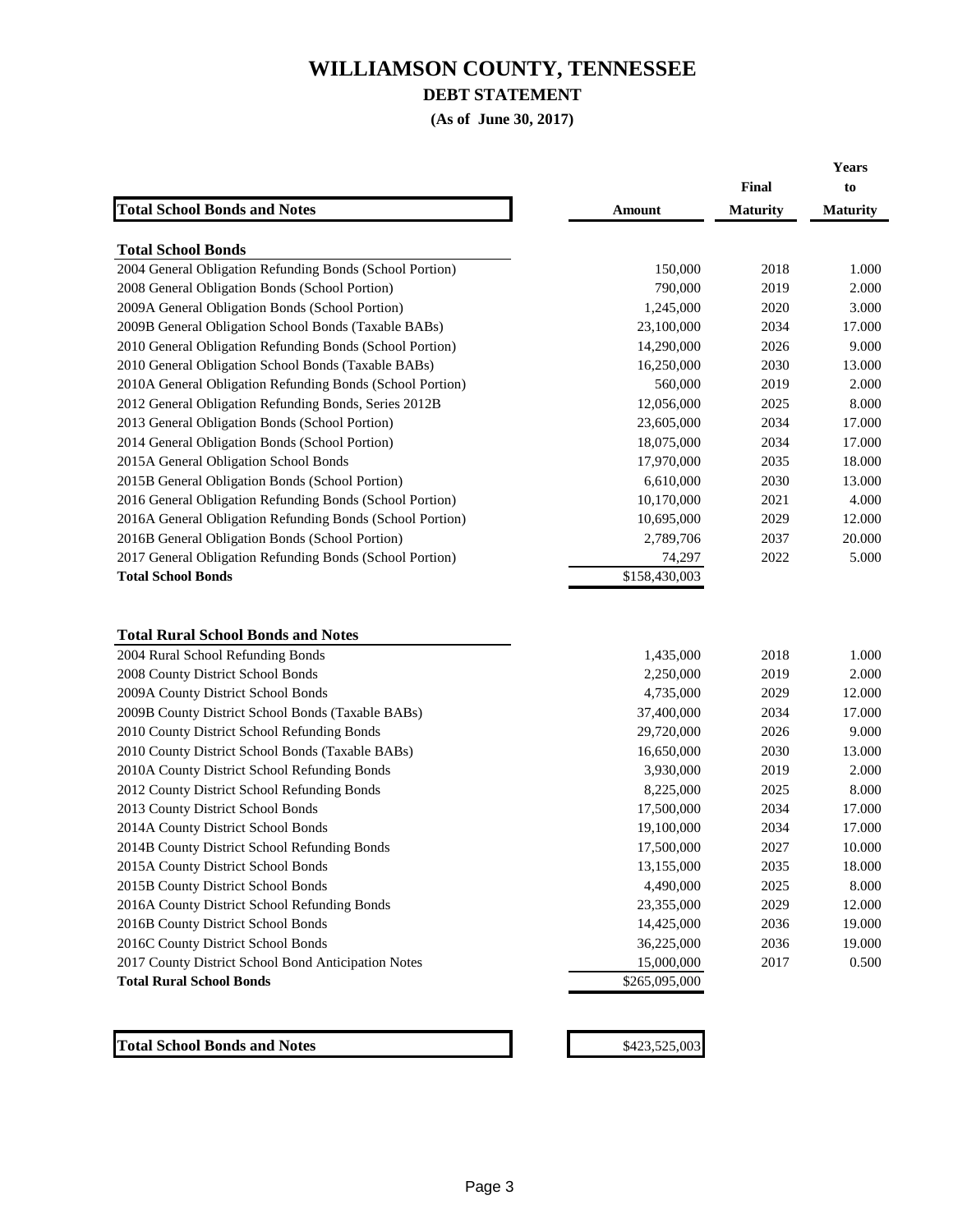|                                                                |               |                 | Years           |
|----------------------------------------------------------------|---------------|-----------------|-----------------|
|                                                                |               | Final           | to              |
| <b>Total Public Works Bonds and Notes</b>                      | <b>Amount</b> | <b>Maturity</b> | <b>Maturity</b> |
| <b>Total Public Works Bonds</b>                                |               |                 |                 |
| 2004 General Obligation Refunding Bonds (Public Works Portion) | 570,000       | 2018            | 1.000           |
| 2008 General Obligation Bonds (Pub Works Portion)              | 390,000       | 2019            | 2.000           |
| 2009A General Obligation Bonds (Pub Works Portion)             | 2,655,000     | 2020            | 3.000           |
| 2010 General Obligation Refunding Bonds (Pub Works Portion)    | 8,775,000     | 2026            | 9.000           |
| 2010 General Obligation Refunding Bonds (Landfill Portion)     | 855,000       | 2026            | 9.000           |
| 2010 General Obligation Refunding Bonds (Sewer Portion)        | 650,000       | 2023            | 6.000           |
| 2010A General Obligation Refunding Bonds                       | 3,300,000     | 2019            | 2.000           |
| 2012B General Obligation Refunding Bonds                       | 5,587,000     | 2025            | 8.000           |
| 2012B General Obligation Refunding Bonds (Sewer Portion)       | 277,000       | 2025            | 8.000           |
| 2013 General Obligation Bonds                                  | 28,325,000    | 2034            | 17.000          |
| 2014 General Obligation Bonds                                  | 12,515,000    | 2034            | 17.000          |
| 2015B General Obligation Bonds (Public Works Portion)          | 11,405,000    | 2030            | 13.000          |
| 2016 General Obligation Refunding Bonds (Public Works Portion) | 7,265,000     | 2021            | 4.000           |
| 2016A General Obligation Refunding Bonds, Series 2016A         | 12,759,000    | 2029            | 12.000          |
| 2016B General Obligation Bonds                                 | 20,755,294    | 2037            | 20.000          |
| 2017 General Obligation Refunding Bonds                        | 9,105,703     | 2022            | 5.000           |
| <b>Total Public Works Bonds Total</b>                          | \$125,188,997 |                 |                 |
|                                                                |               |                 |                 |
| <b>Total Public Works Bonds and Notes</b>                      | \$125,188,997 |                 |                 |
| <b>Other Self-Supporting/Enterprise Fund Bonds</b>             |               |                 |                 |
|                                                                |               |                 |                 |
| <b>Other Self-Supporting Bonds - Hospital</b>                  |               |                 |                 |
| 2012A General Obligation Refunding Bonds (Hospital)            | 15,050,000    | 2025            | 8.000           |
| 2013 General Obligation Bonds (Hospital)                       | 25,030,000    | 2034            | 17.000          |
| <b>Total Self-Supporting Bonds - Hospital</b>                  | \$40,080,000  |                 |                 |
| <b>Other Self-Supporting Bonds - City/County Partnerships</b>  |               |                 |                 |
| 2010 General Obligation Refunding Bonds (Spring Hill Portion)  | 2,590,000     | 2026            | 9.000           |
| 2016A General Obligation Refunding Bonds (Spg Hill Rec Ctr)    | 751,000       | 2027            | 10.000          |
| <b>Total Self-Supporting Bonds - Partnerships</b>              | \$3,341,000   |                 |                 |
|                                                                |               |                 |                 |
| <b>Total Self-Supporting/Enterprise Fund Bonds</b>             | \$43,421,000  |                 |                 |
|                                                                |               |                 |                 |
| <b>TOTAL DIRECT DEBT</b>                                       | \$592,135,000 |                 |                 |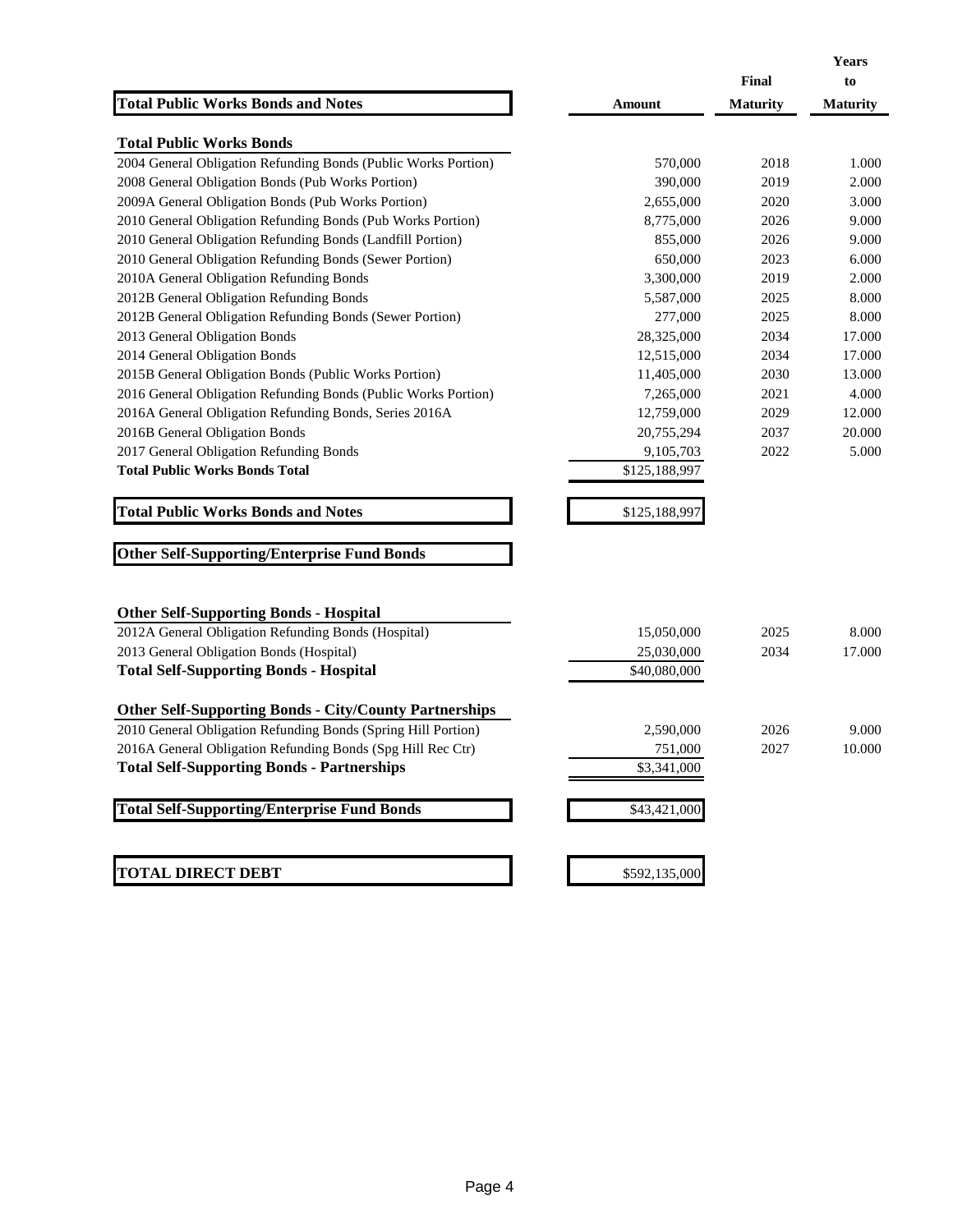## Williamson County, Tennessee Remaining Principal Report (As of June 30, 2017)



*Excludes 2017 Bond Anticipation Notes*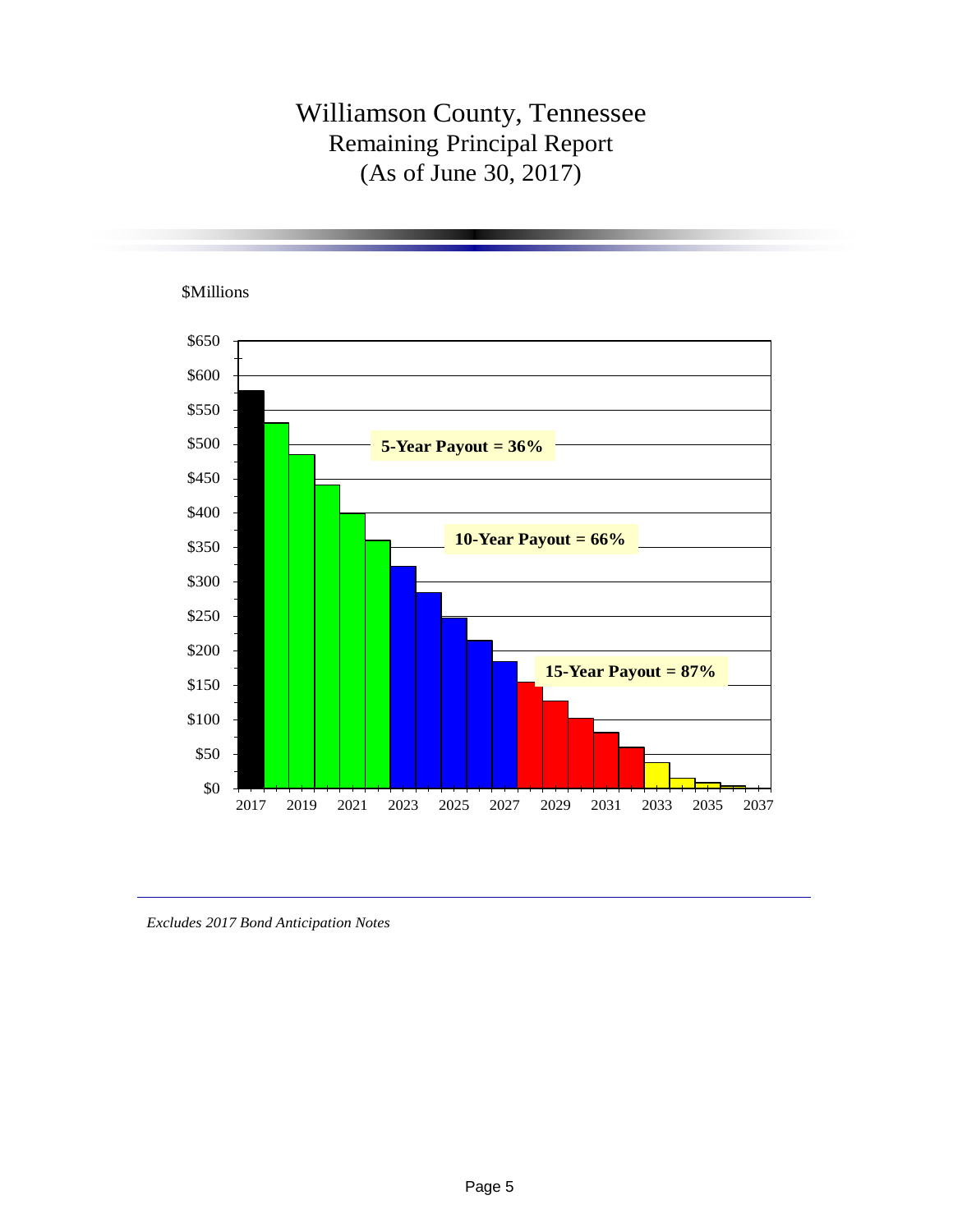Total Debt Service as of June 30, 2017 (Includes Self-Supporting Hospital Bonds and County-City Partnerships)

#### **Aggregate Debt Service**

**Part 1 of 3**

| Date       | Principal        | Interest         | Subsidy          | Total P+I        |
|------------|------------------|------------------|------------------|------------------|
| 06/30/2017 |                  |                  |                  |                  |
| 06/30/2018 | 46,010,000.00    | 24,328,157.50    | (1,570,028.22)   | 68, 768, 129. 28 |
| 06/30/2019 | 46,180,000.00    | 22,338,770.02    | (1,536,301.36)   | 66,982,468.66    |
| 06/30/2020 | 44,210,000.00    | 20.349.795.02    | (1,492,297.60)   | 63,067,497.42    |
| 06/30/2021 | 41,885,000.00    | 18,450,570.02    | (1,441,022.60)   | 58,894,547.42    |
| 06/30/2022 | 39,020,000.00    | 16,633,895.02    | (1,368,773.84)   | 54, 285, 121. 18 |
| 06/30/2023 | 37,210,000.00    | 14.895.435.02    | (1,283,457.84)   | 50,821,977.18    |
| 06/30/2024 | 37,975,000.00    | 13,208,335.02    | (1, 194, 172.84) | 49,989,162.18    |
| 06/30/2025 | 36,720,000.00    | 11,571,635.02    | (1,100,399.10)   | 47, 191, 235. 92 |
| 06/30/2026 | 33,190,000.00    | 10,084,202.52    | (1,000,869.60)   | 42,273,332.92    |
| 06/30/2027 | 30,675,000.00    | 8,634,717.52     | (891, 232.98)    | 38,418,484.54    |
| 06/30/2028 | 29,370,000.00    | 7.334.200.02     | (774, 261.24)    | 35,929,938.78    |
| 06/30/2029 | 27,695,000.00    | 6,169,562.52     | (650, 702.48)    | 33,213,860.04    |
| 06/30/2030 | 25,150,000.00    | 5,081,437.52     | (519,706.24)     | 29,711,731.28    |
| 06/30/2031 | 20,900,000.00    | 4,047,425.02     | (381,771.24)     | 24, 565, 653. 78 |
| 06/30/2032 | 21,625,000.00    | 3,204,412.52     | (291, 611.24)    | 24,537,801.28    |
| 06/30/2033 | 21,875,000.00    | 2,338,687.52     | (198, 231, 24)   | 24,015,456.28    |
| 06/30/2034 | 22,650,000.00    | 1,447,706.26     | (100, 625.00)    | 23,997,081.26    |
| 06/30/2035 | 6,635,000.00     | 520,193.76       |                  | 7,155,193.76     |
| 06/30/2036 | 4,505,000.00     | 289,706.26       |                  | 4,794,706.26     |
| 06/30/2037 | 3,655,000.00     | 132.493.78       |                  | 3,787,493.78     |
| Total      | \$577,135,000.00 | \$191,061,337.86 | (15,795,464.66)  | \$752,400,873.20 |

*Excludes 2017 Bond Anticipation Notes*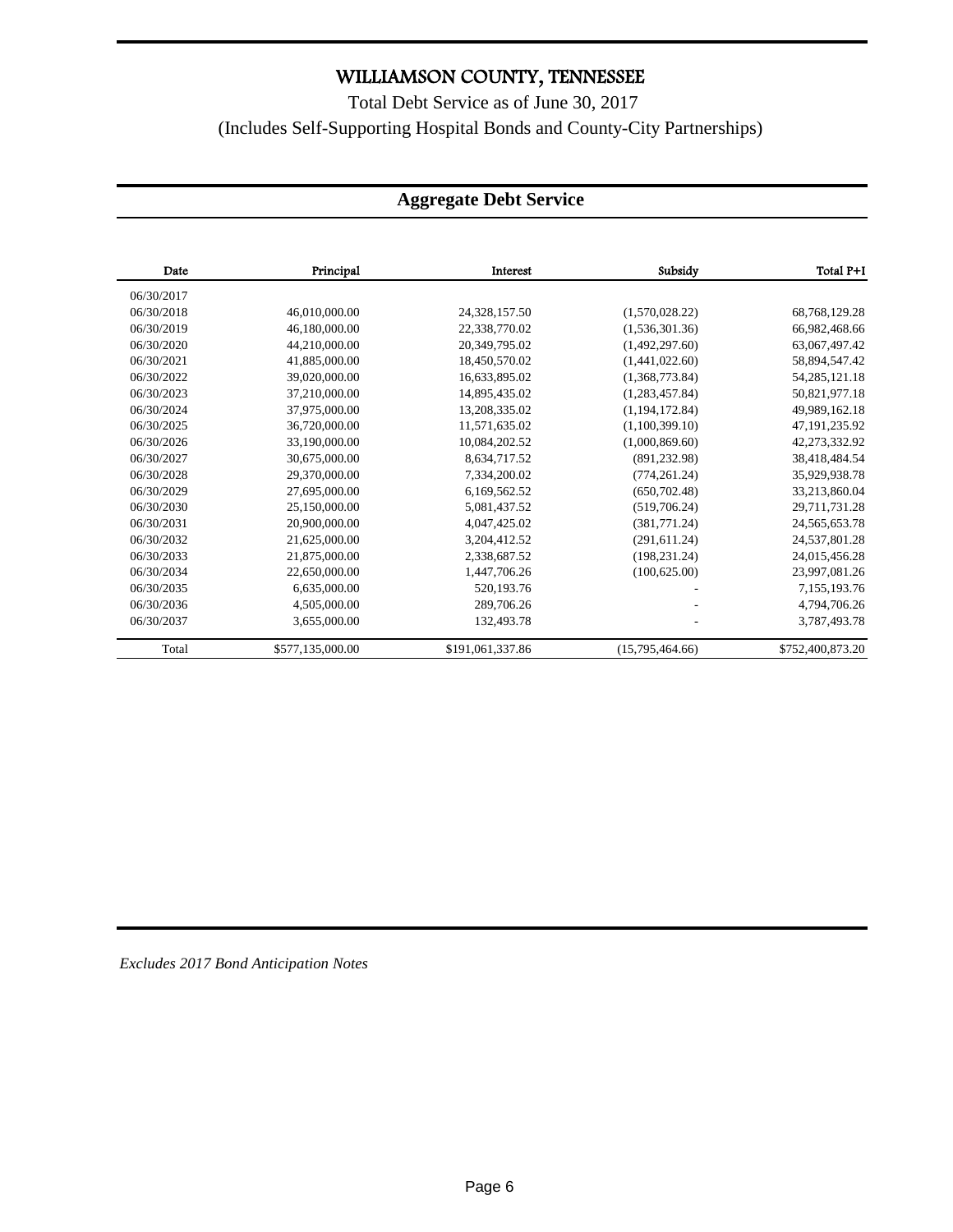## Williamson County, Tennessee Annual Principal and Interest Payments (As of June 30, 2017)



*Excludes 2017 Bond Anticipation Notes*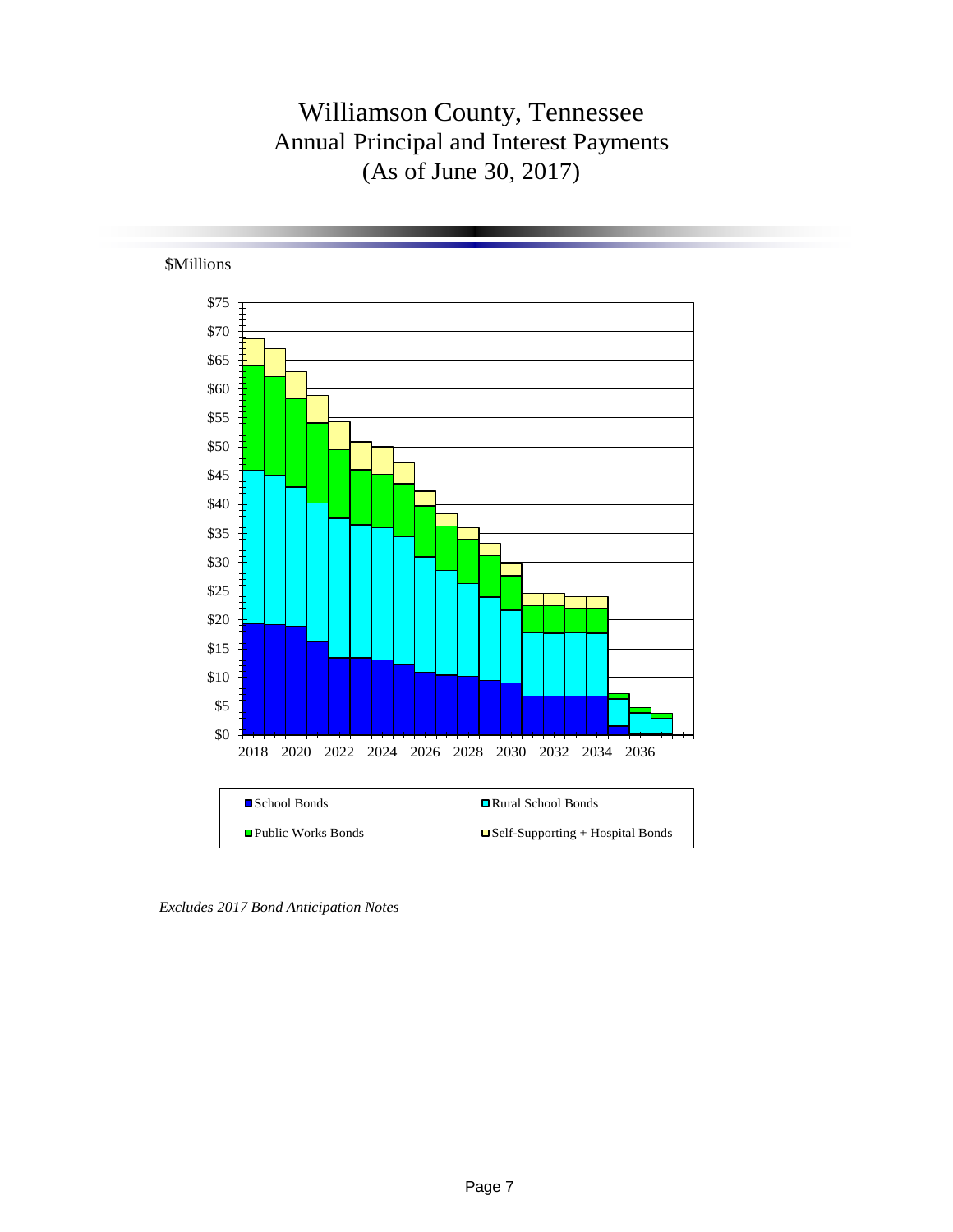## Williamson County, Tennessee Annual Principal and Interest Payments (As of June 30, 2017)



*Excludes 2017 Bond Anticipation Notes*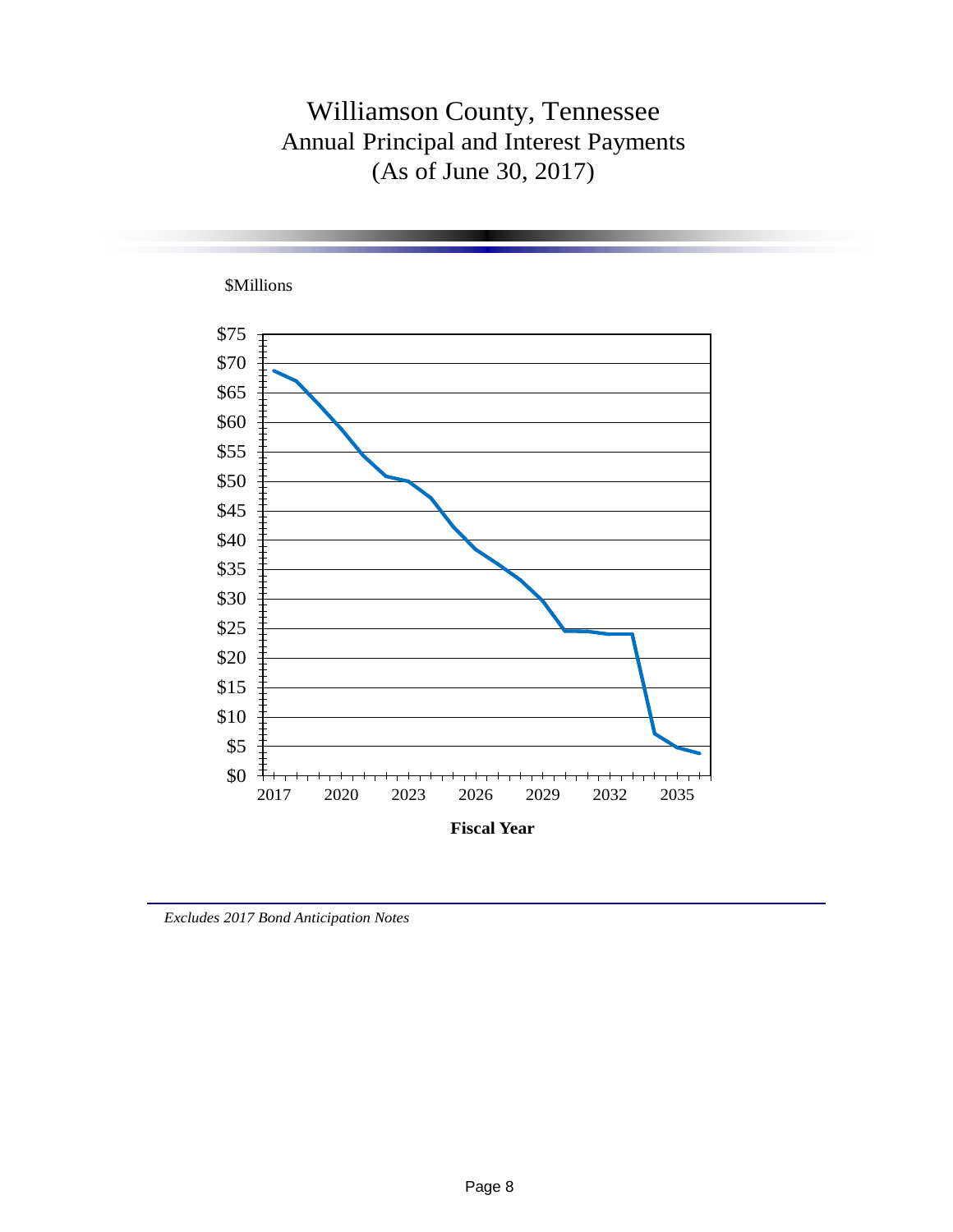Total Net Debt Service as of June 30, 2017 (Excludes Self-Supporting Hospital Bonds and County-City Partnerships)

#### **Aggregate Debt Service**

**Part 1 of 3**

| Date       | Principal        | Interest         | Subsidy          | Total P+I        |
|------------|------------------|------------------|------------------|------------------|
| 06/30/2017 |                  |                  |                  |                  |
| 06/30/2018 | 42,919,000.00    | 22,624,312.50    | (1,570,028.22)   | 63,973,284.28    |
| 06/30/2019 | 42,960,000.00    | 20,767,495.02    | (1,536,301.36)   | 62, 191, 193. 66 |
| 06/30/2020 | 40,860,000.00    | 18,916,245.02    | (1,492,297.60)   | 58,283,947.42    |
| 06/30/2021 | 38,390,000.00    | 17,144,920.02    | (1,441,022.60)   | 54,093,897.42    |
| 06/30/2022 | 35,355,000.00    | 15,481,745.02    | (1,368,773.84)   | 49,467,971.18    |
| 06/30/2023 | 33,370,000.00    | 13,905,685.02    | (1,283,457.84)   | 45,992,227.18    |
| 06/30/2024 | 34,055,000.00    | 12,345,185.02    | (1, 194, 172.84) | 45,206,012.18    |
| 06/30/2025 | 33,835,000.00    | 10,828,310.02    | (1,100,399.10)   | 43,562,910.92    |
| 06/30/2026 | 31,300,000.00    | 9,441,702.52     | (1,000,869.60)   | 39,740,832.92    |
| 06/30/2027 | 29,070,000.00    | 8,072,117.52     | (891, 232.98)    | 36,250,884.54    |
| 06/30/2028 | 27,790,000.00    | 6,835,800.02     | (774, 261.24)    | 33,851,538.78    |
| 06/30/2029 | 26,055,000.00    | 5,734,362.52     | (650, 702.48)    | 31,138,660.04    |
| 06/30/2030 | 23,445,000.00    | 4,711,837.52     | (519,706.24)     | 27,637,131.28    |
| 06/30/2031 | 19,125,000.00    | 3.746.025.02     | (381, 771.24)    | 22.489.253.78    |
| 06/30/2032 | 19,780,000.00    | 2,974,012.52     | (291, 611.24)    | 22,462,401.28    |
| 06/30/2033 | 19,955,000.00    | 2,182,087.52     | (198, 231, 24)   | 21,938,856.28    |
| 06/30/2034 | 20,655,000.00    | 1,367,906.26     | (100, 625.00)    | 21,922,281.26    |
| 06/30/2035 | 6.635,000.00     | 520.193.76       |                  | 7,155,193.76     |
| 06/30/2036 | 4,505,000.00     | 289,706.26       |                  | 4,794,706.26     |
| 06/30/2037 | 3,655,000.00     | 132,493.78       |                  | 3,787,493.78     |
| Total      | \$533,714,000.00 | \$178,022,142.86 | (15,795,464.66)  | \$695,940,678.20 |

*Excludes 2017 Bond Anticipation Notes*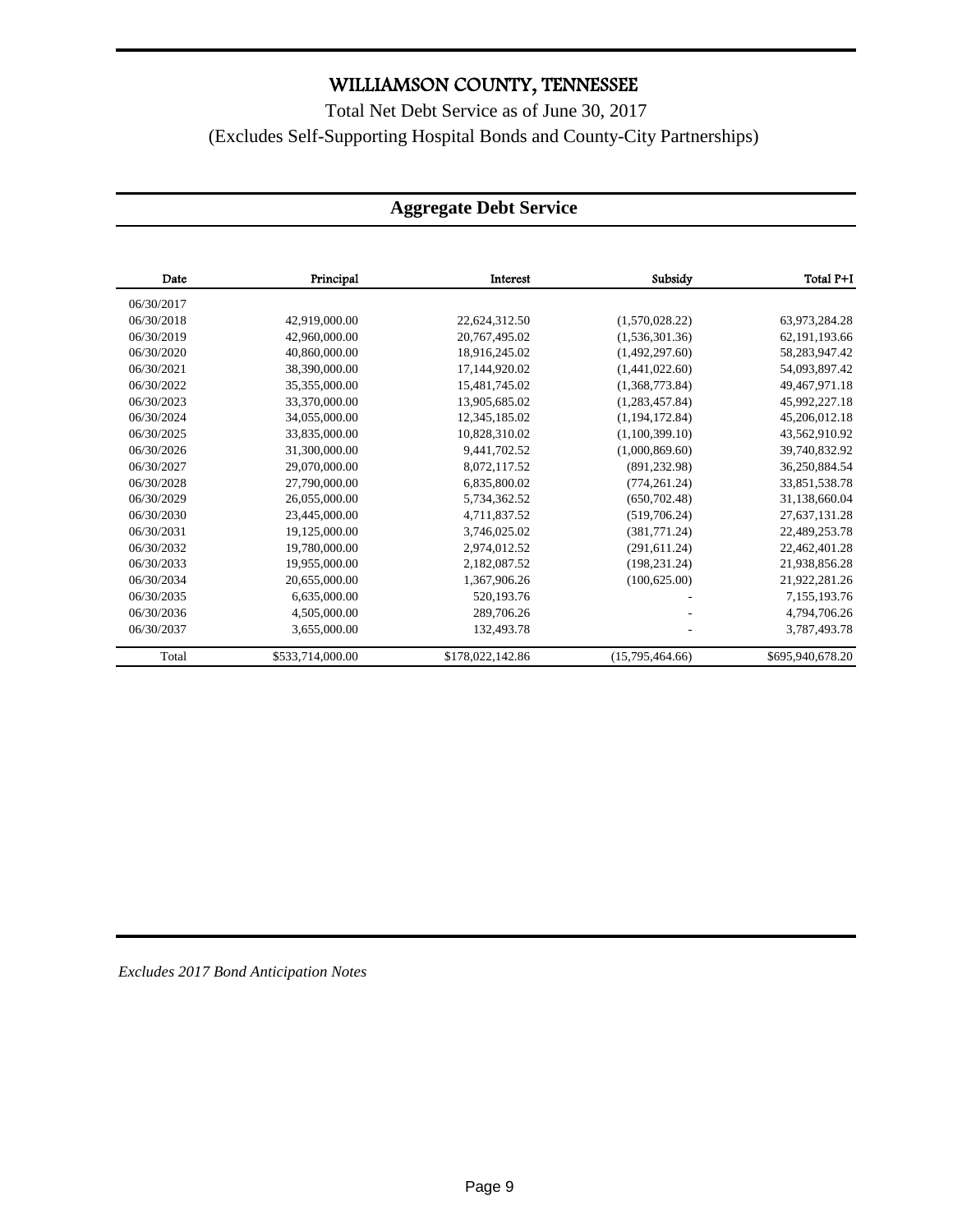### Net Annual Principal and Interest Payments Excluding Self-Supporting Bonds (As of June 30, 2017)



*Excludes 2017 Bond Anticipation Notes*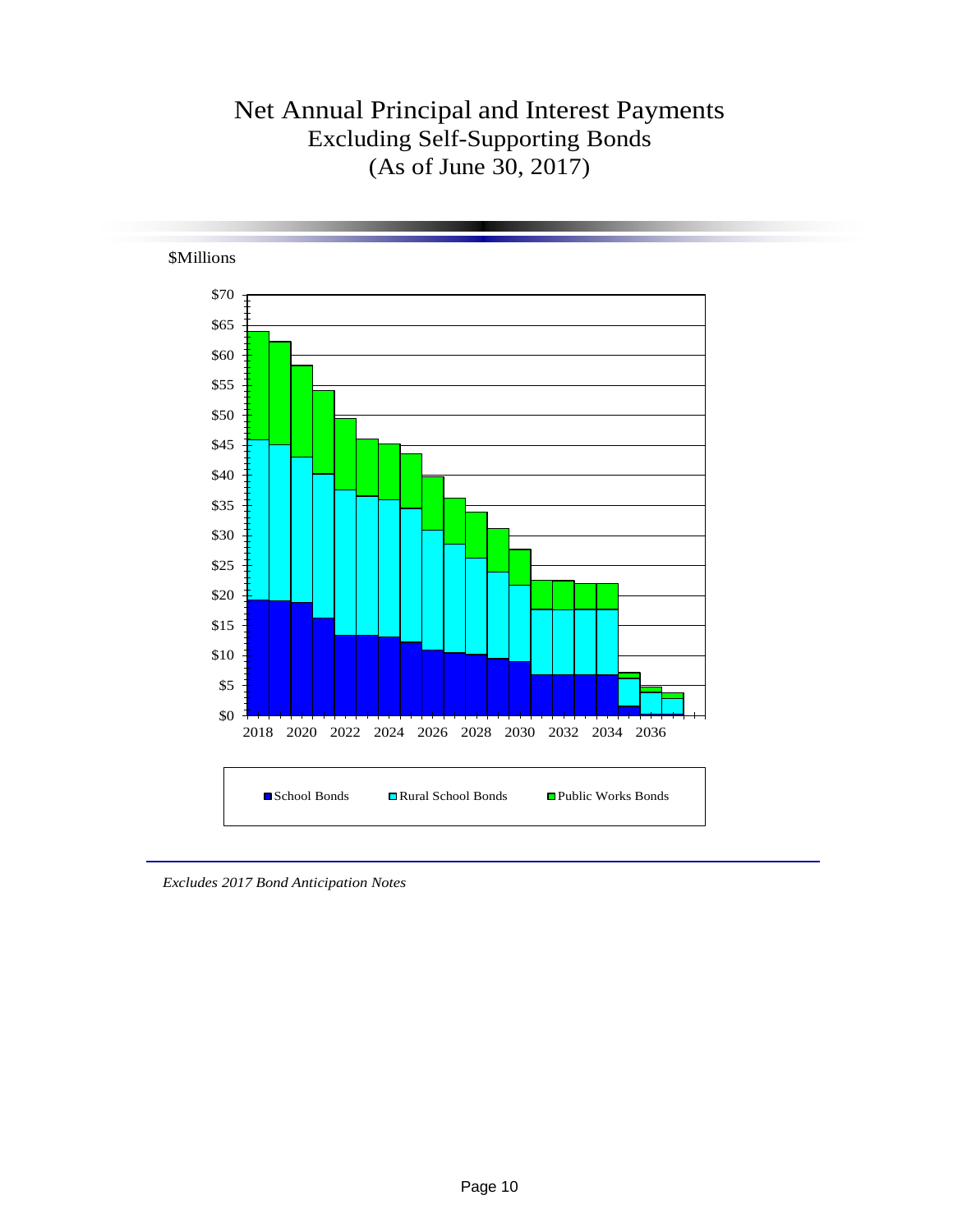### Net Annual Principal and Interest Payments Excluding Self-Supporting Bonds (As of June 30, 2017)



*Excludes 2017 Bond Anticipation Notes*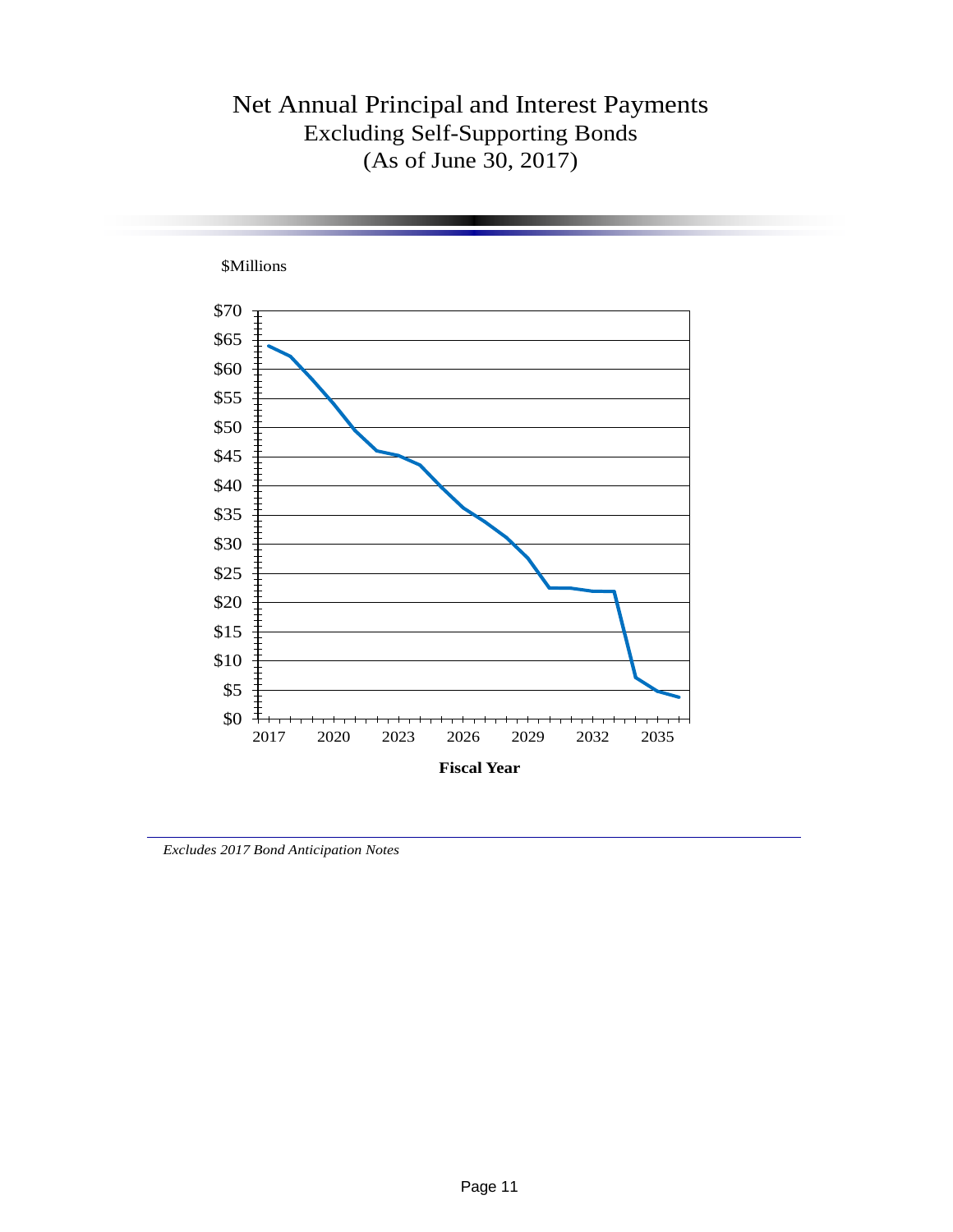#### Total Debt Service Payable from the General Debt Service Fund

(June 30, 2017)

#### **Aggregate Debt Service**

| Date       | Principal        | Interest         | Subsidy        | Total P+I        |
|------------|------------------|------------------|----------------|------------------|
| 06/30/2017 |                  |                  |                |                  |
| 06/30/2018 | 29,095,000.00    | 13,704,703.74    | (644, 213.48)  | 42,155,490.26    |
| 06/30/2019 | 29,230,000.00    | 12,388,291.26    | (621, 835.36)  | 40,996,455.90    |
| 06/30/2020 | 28,390,000.00    | 11,100,578.76    | (593, 870.36)  | 38,896,708.40    |
| 06/30/2021 | 25,510,000.00    | 9,912,903.76     | (563, 595.36)  | 34,859,308.40    |
| 06/30/2022 | 21,785,000.00    | 8,815,803.76     | (531,797.86)   | 30,069,005.90    |
| 06/30/2023 | 20,275,000.00    | 7.879.943.76     | (497.931.86)   | 27,657,011.90    |
| 06/30/2024 | 20,560,000.00    | 6,964,643.76     | (461,899.36)   | 27,062,744.40    |
| 06/30/2025 | 19,290,000.00    | 6,114,443.76     | (423, 338, 12) | 24,981,105.64    |
| 06/30/2026 | 17,390,000.00    | 5,323,448.76     | (382, 363.62)  | 22,331,085.14    |
| 06/30/2027 | 16,070,000.00    | 4,569,011.26     | (339, 493.00)  | 20,299,518.26    |
| 06/30/2028 | 16,225,000.00    | 3,900,261.26     | (292, 978.00)  | 19,832,283.26    |
| 06/30/2029 | 15,770,000.00    | 3,264,586.26     | (244, 266.74)  | 18,790,319.52    |
| 06/30/2030 | 14,560,000.00    | 2,658,806.26     | (192, 631.24)  | 17,026,175.02    |
| 06/30/2031 | 11,745,000.00    | 2,078,168.76     | (138, 258.74)  | 13,684,910.02    |
| 06/30/2032 | 12,155,000.00    | 1,618,881.26     | (105, 455.00)  | 13,668,426.26    |
| 06/30/2033 | 12,040,000.00    | 1,141,756.26     | (71, 443.74)   | 13,110,312.52    |
| 06/30/2034 | 12,485,000.00    | 659,743.76       | (36, 225.00)   | 13,108,518.76    |
| 06/30/2035 | 2,320,000.00     | 158,956.26       |                | 2,478,956.26     |
| 06/30/2036 | 1,055,000.00     | 77,756.26        |                | 1,132,756.26     |
| 06/30/2037 | 1,090,000.00     | 39,512.52        |                | 1,129,512.52     |
| Total      | \$327,040,000.00 | \$102,372,201.44 | (6,141,596.84) | \$423,270,604.60 |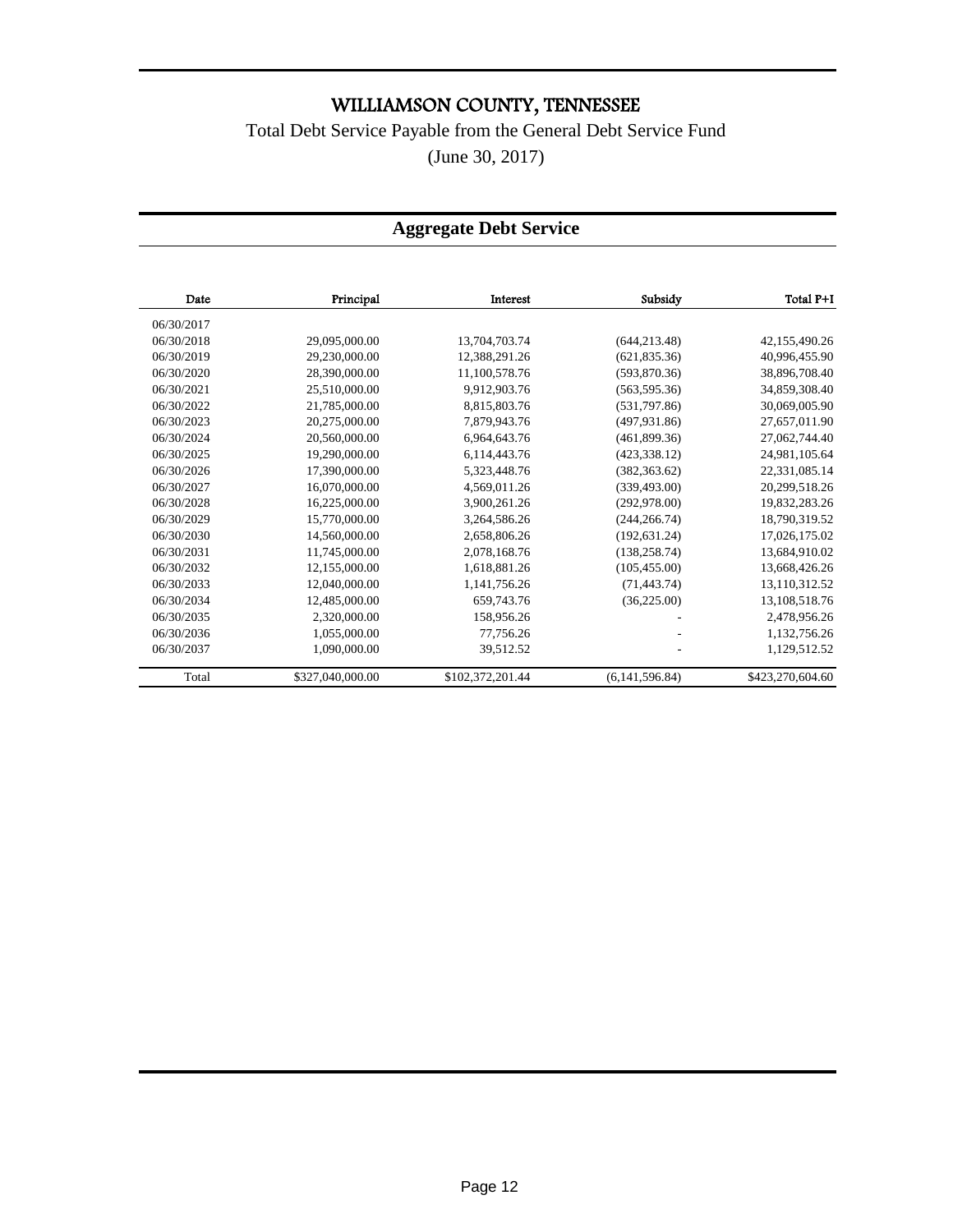### **General Debt Service Fund**

Total Annual Principal and Interest Payments Includes High Schools, Public Works and Self-Supporting Bonds (As of June 30, 2017)



\$Millions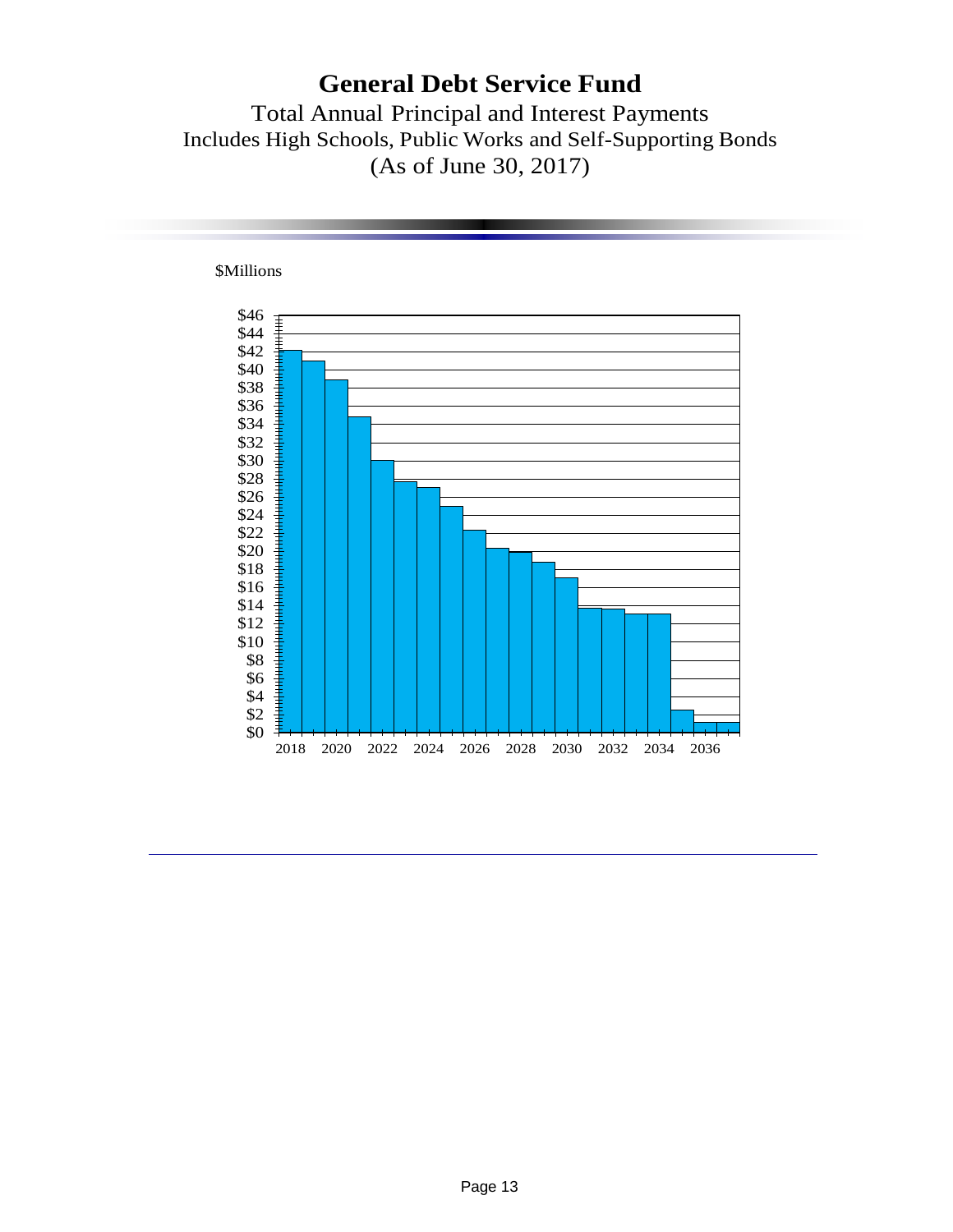Net Debt Service Payable from the General Debt Service Fund Excludes Self-Supporting Bonds and County-City Partnerships (June 30, 2017)

#### **Aggregate Debt Service**

| Date       | Principal        | Interest        | Subsidy           | Total P+I        |
|------------|------------------|-----------------|-------------------|------------------|
| 06/30/2017 |                  |                 |                   |                  |
| 06/30/2018 | 26,004,000.00    | 12,000,858.74   | (644, 213.48)     | 37,360,645.26    |
| 06/30/2019 | 26,010,000.00    | 10,817,016.26   | (621, 835.36)     | 36,205,180.90    |
| 06/30/2020 | 25,040,000.00    | 9,667,028.76    | (593,870.36)      | 34,113,158.40    |
| 06/30/2021 | 22,015,000.00    | 8,607,253.76    | (563, 595, 36)    | 30,058,658.40    |
| 06/30/2022 | 18,120,000.00    | 7,663,653.76    | (531,797.86)      | 25, 251, 855.90  |
| 06/30/2023 | 16.435,000.00    | 6.890.193.76    | (497.931.86)      | 22,827,261.90    |
| 06/30/2024 | 16,640,000.00    | 6, 101, 493. 76 | (461,899.36)      | 22,279,594.40    |
| 06/30/2025 | 16,405,000.00    | 5,371,118.76    | (423, 338.12)     | 21,352,780.64    |
| 06/30/2026 | 15,500,000.00    | 4,680,948.76    | (382, 363.62)     | 19,798,585.14    |
| 06/30/2027 | 14,465,000.00    | 4,006,411.26    | (339, 493.00)     | 18,131,918.26    |
| 06/30/2028 | 14,645,000.00    | 3,401,861.26    | (292, 978.00)     | 17,753,883.26    |
| 06/30/2029 | 14,130,000.00    | 2,829,386.26    | (244, 266, 74)    | 16,715,119.52    |
| 06/30/2030 | 12,855,000.00    | 2,289,206.26    | (192, 631.24)     | 14,951,575.02    |
| 06/30/2031 | 9,970,000.00     | 1,776,768.76    | (138, 258, 74)    | 11,608,510.02    |
| 06/30/2032 | 10,310,000.00    | 1,388,481.26    | (105, 455.00)     | 11,593,026.26    |
| 06/30/2033 | 10,120,000.00    | 985,156.26      | (71, 443.74)      | 11,033,712.52    |
| 06/30/2034 | 10.490.000.00    | 579.943.76      | (36, 225.00)      | 11,033,718.76    |
| 06/30/2035 | 2,320,000.00     | 158,956.26      |                   | 2,478,956.26     |
| 06/30/2036 | 1,055,000.00     | 77,756.26       |                   | 1,132,756.26     |
| 06/30/2037 | 1.090.000.00     | 39,512.52       |                   | 1,129,512.52     |
| Total      | \$283,619,000.00 | \$89,333,006.44 | (6, 141, 596, 84) | \$366,810,409.60 |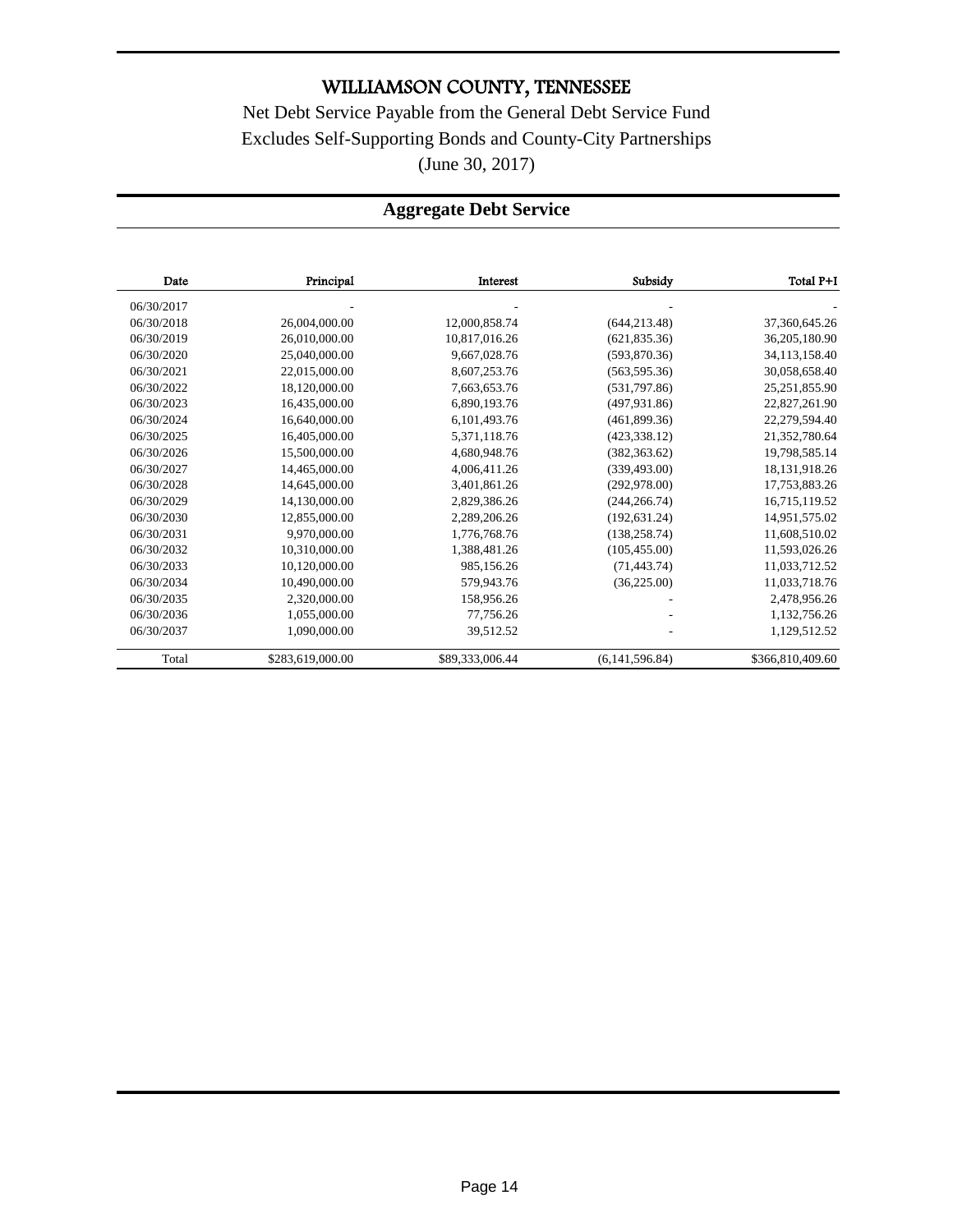### **General Debt Service Fund**

Net Annual Principal and Interest Payments Includes High Schools and Public Works (As of June 30, 2017)



\$Millions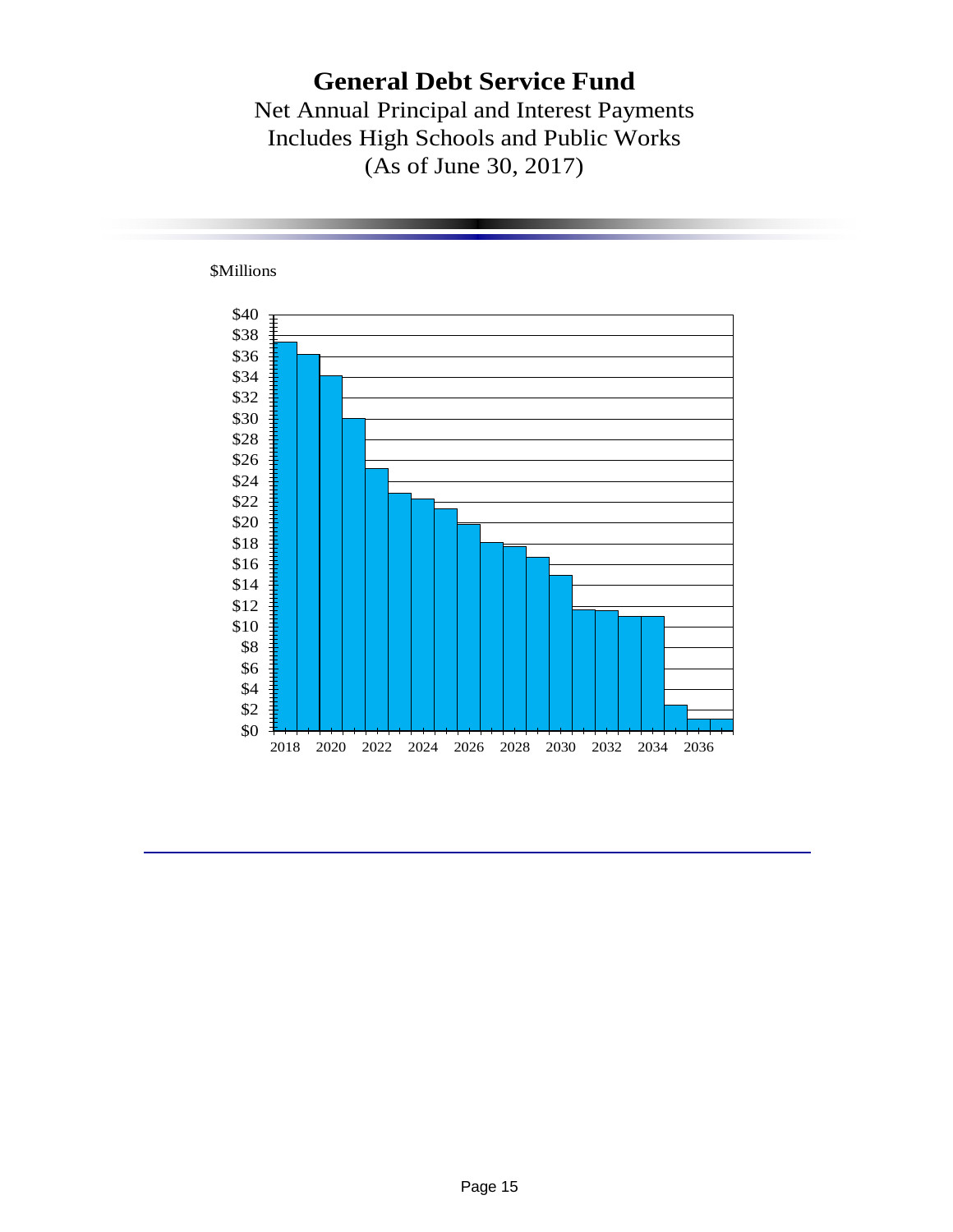Total Debt Service Payable from the Rural School Debt Service Fund Includes Elementary Schools and Middle Schools (June 30, 2017)

#### **Aggregate Debt Service**

| Date       | Principal        | Interest        | Subsidy        | Total P+I        |
|------------|------------------|-----------------|----------------|------------------|
| 06/30/2017 |                  |                 |                |                  |
| 06/30/2018 | 16,915,000.00    | 10,623,453.76   | (925, 814, 74) | 26,612,639.02    |
| 06/30/2019 | 16,950,000.00    | 9,950,478.76    | (914, 466.00)  | 25,986,012.76    |
| 06/30/2020 | 15,820,000.00    | 9,249,216.26    | (898, 427, 24) | 24,170,789.02    |
| 06/30/2021 | 16.375.000.00    | 8.537.666.26    | (877.427.24)   | 24.035.239.02    |
| 06/30/2022 | 17,235,000.00    | 7,818,091.26    | (836,975.98)   | 24, 216, 115.28  |
| 06/30/2023 | 16,935,000.00    | 7,015,491.26    | (785, 525.98)  | 23,164,965.28    |
| 06/30/2024 | 17,415,000.00    | 6,243,691.26    | (732, 273.48)  | 22,926,417.78    |
| 06/30/2025 | 17,430,000.00    | 5,457,191.26    | (677,060.98)   | 22,210,130.28    |
| 06/30/2026 | 15,800,000.00    | 4,760,753.76    | (618, 505.98)  | 19,942,247.78    |
| 06/30/2027 | 14,605,000.00    | 4,065,706.26    | (551, 739.98)  | 18,118,966.28    |
| 06/30/2028 | 13,145,000.00    | 3,433,938.76    | (481, 283, 24) | 16,097,655.52    |
| 06/30/2029 | 11,925,000.00    | 2,904,976.26    | (406, 435, 74) | 14,423,540.52    |
| 06/30/2030 | 10.590.000.00    | 2.422.631.26    | (327,075.00)   | 12,685,556.26    |
| 06/30/2031 | 9,155,000.00     | 1,969,256.26    | (243, 512.50)  | 10,880,743.76    |
| 06/30/2032 | 9,470,000.00     | 1,585,531.26    | (186, 156.24)  | 10,869,375.02    |
| 06/30/2033 | 9,835,000.00     | 1,196,931.26    | (126, 787.50)  | 10,905,143.76    |
| 06/30/2034 | 10,165,000.00    | 787,962.50      | (64,400.00)    | 10,888,562.50    |
| 06/30/2035 | 4,315,000.00     | 361,237.50      |                | 4,676,237.50     |
| 06/30/2036 | 3,450,000.00     | 211.950.00      |                | 3,661,950.00     |
| 06/30/2037 | 2,565,000.00     | 92.981.26       |                | 2,657,981.26     |
| Total      | \$250,095,000.00 | \$88,689,136.42 | (9,653,867.82) | \$329,130,268.60 |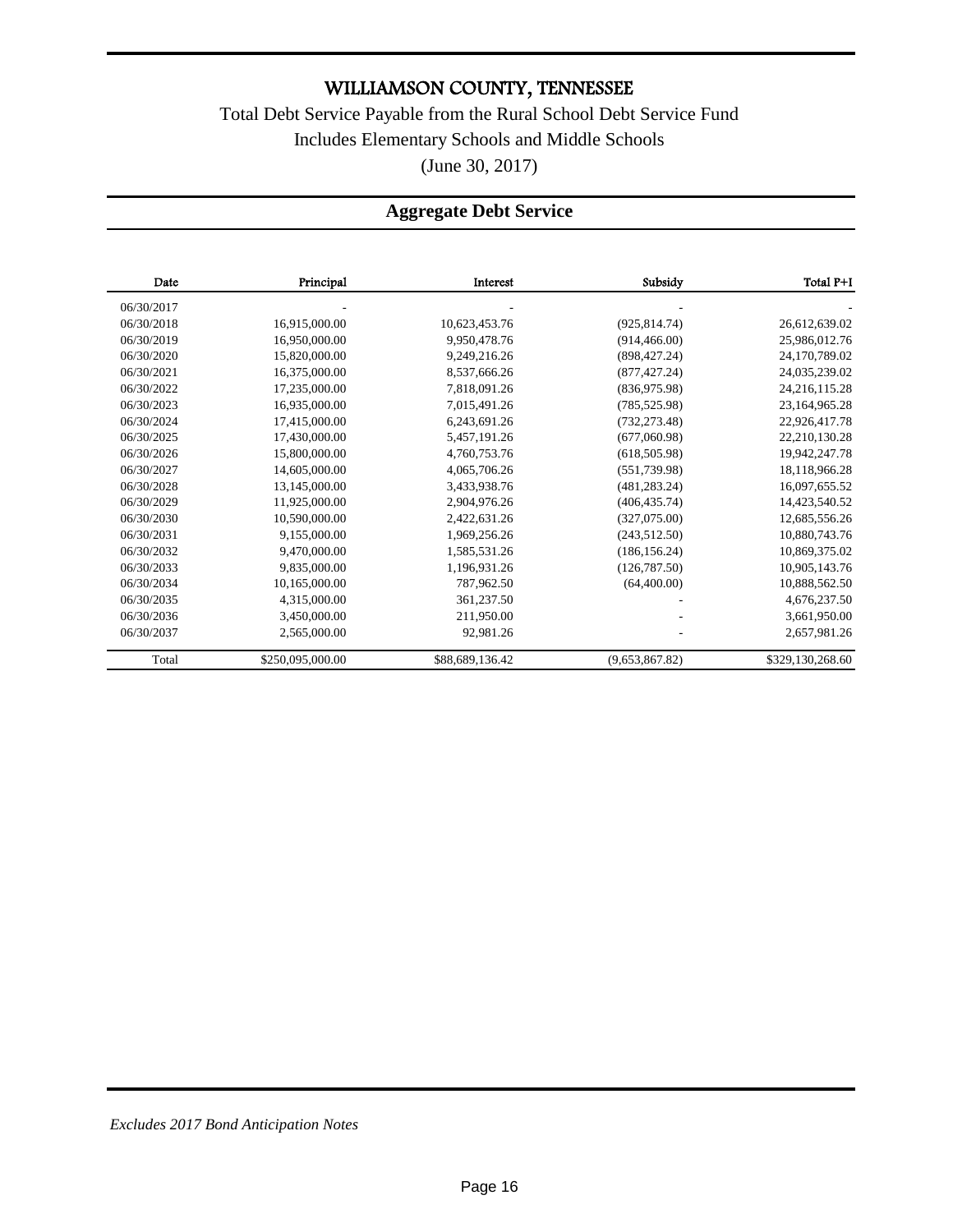## **Rural School Debt Service Fund**

(Includes Elementary and Middle Schools) Annual Principal and Interest Payments (As of June 30, 2017)



*Excludes 2017 Bond Anticipation Notes*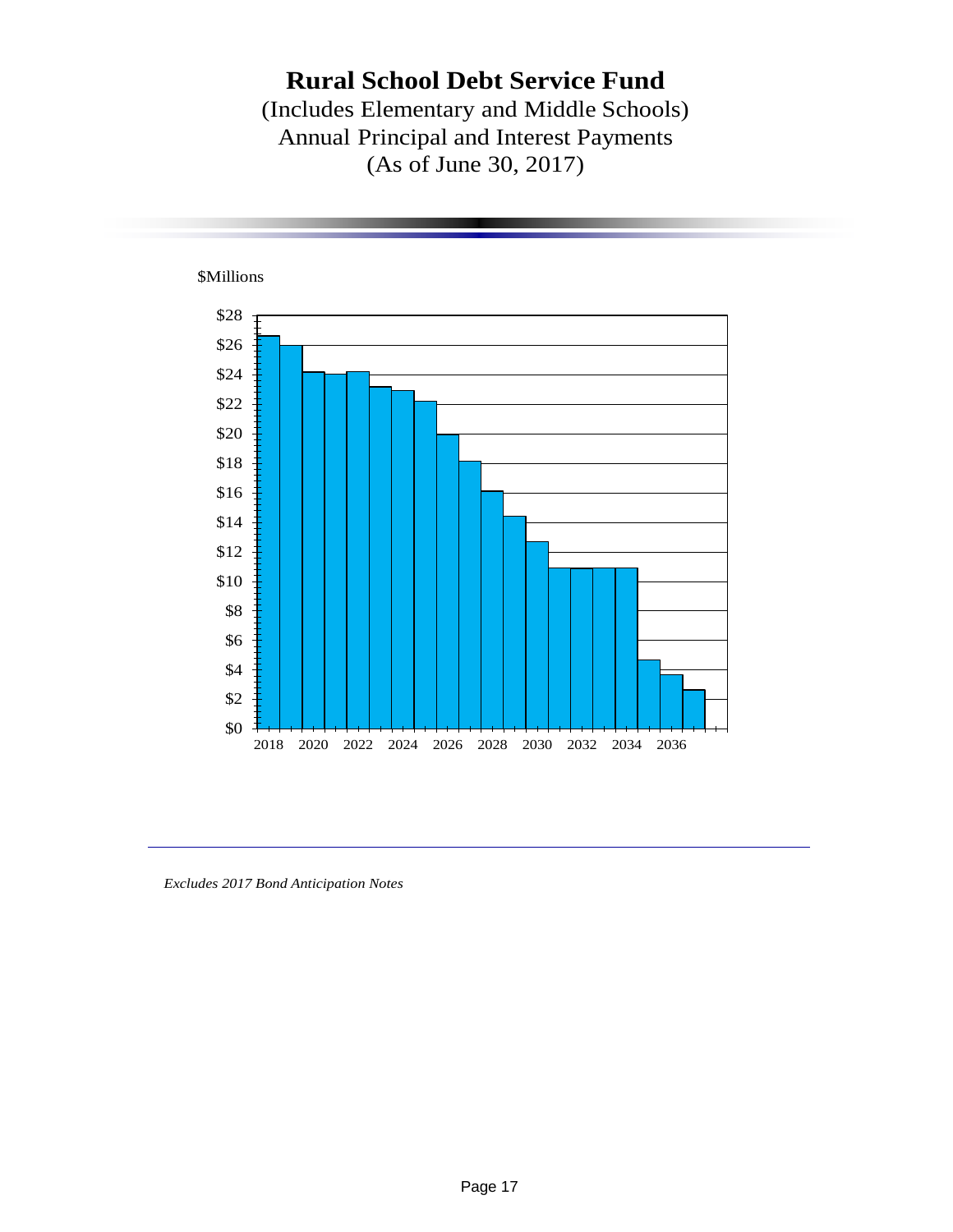Total Education Debt Service as of June 30, 2017 (Includes Both General and Rural School Bonds and Notes)

#### **Aggregate Debt Service**

**Part 1 of 2** 

| Date       | Principal        | Interest         | Subsidy         | Total P+I        |
|------------|------------------|------------------|-----------------|------------------|
|            |                  |                  |                 |                  |
| 06/30/2017 |                  |                  |                 |                  |
| 06/30/2018 | 30,059,003.38    | 17,354,787.66    | (1,570,028.22)  | 45,843,762.82    |
| 06/30/2019 | 30,535,000.00    | 16,091,650.02    | (1,536,301.36)  | 45,090,348.66    |
| 06/30/2020 | 29.710.000.00    | 14,808,762.52    | (1,492,297.60)  | 43,026,464.92    |
| 06/30/2021 | 28,125,000.00    | 13,526,587.52    | (1,441,022.60)  | 40,210,564.92    |
| 06/30/2022 | 26,665,000.00    | 12,292,687.52    | (1,368,773.84)  | 37,588,913.68    |
| 06/30/2023 | 26,710,000.00    | 11,066,477.52    | (1,283,457.84)  | 36,493,019.68    |
| 06/30/2024 | 27,331,000.00    | 9,836,377.52     | (1,194,172.84)  | 35,973,204.68    |
| 06/30/2025 | 26,910,000.00    | 8,636,122.52     | (1,100,399.10)  | 34,445,723.42    |
| 06/30/2026 | 24,290,000.00    | 7,559,165.02     | (1,000,869.60)  | 30,848,295.42    |
| 06/30/2027 | 22,930,000.00    | 6,499,530.02     | (891, 232.98)   | 28,538,297.04    |
| 06/30/2028 | 21,520,000.00    | 5,515,887.52     | (774, 261.24)   | 26,261,626.28    |
| 06/30/2029 | 19,910,000.00    | 4,639,775.02     | (650, 702.48)   | 23,899,072.54    |
| 06/30/2030 | 18,365,000.00    | 3,835,312.52     | (519,706.24)    | 21,680,606.28    |
| 06/30/2031 | 15,010,000.00    | 3,060,275.02     | (381,771.24)    | 17,688,503.78    |
| 06/30/2032 | 15,515,000.00    | 2,435,937.52     | (291, 611.24)   | 17,659,326.28    |
| 06/30/2033 | 16,100,000.00    | 1,797,162.52     | (198, 231.24)   | 17,698,931.28    |
| 06/30/2034 | 16,645,000.00    | 1,125,481.26     | (100, 625.00)   | 17,669,856.26    |
| 06/30/2035 | 5,795,000.00     | 426,993.76       |                 | 6,221,993.76     |
| 06/30/2036 | 3,640,000.00     | 225,906.26       |                 | 3,865,906.26     |
| 06/30/2037 | 2,760,000.00     | 100,050.02       |                 | 2,860,050.02     |
| Total      | \$408,525,003.38 | \$140,834,929.26 | (15,795,464.66) | \$533,564,467.98 |

*Excludes 2017 Bond Anticipation Notes*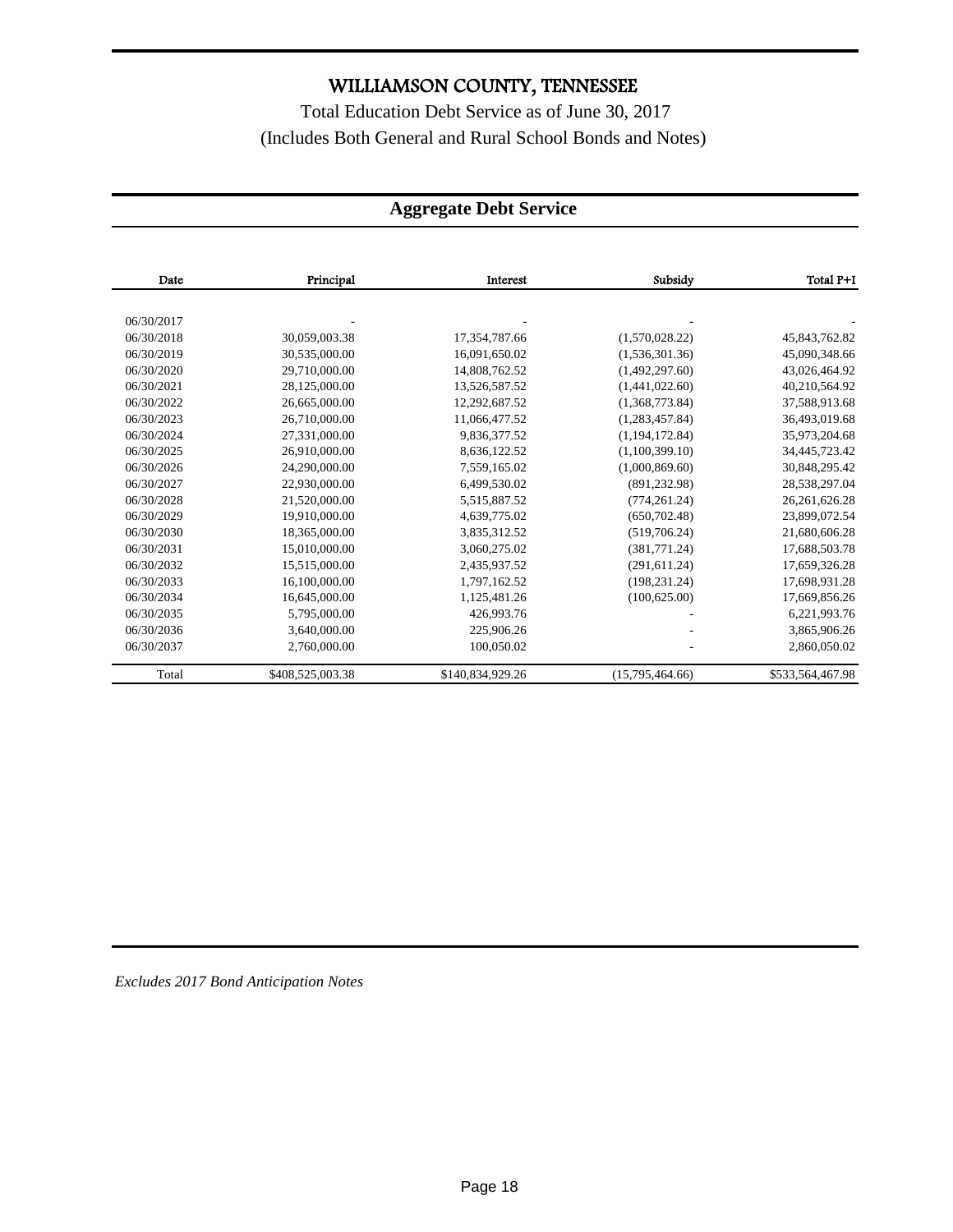## Total Education Debt Service Annual Principal and Interest Payments (As of June 30, 2017)



*Excludes 2017 Bond Anticipation Notes*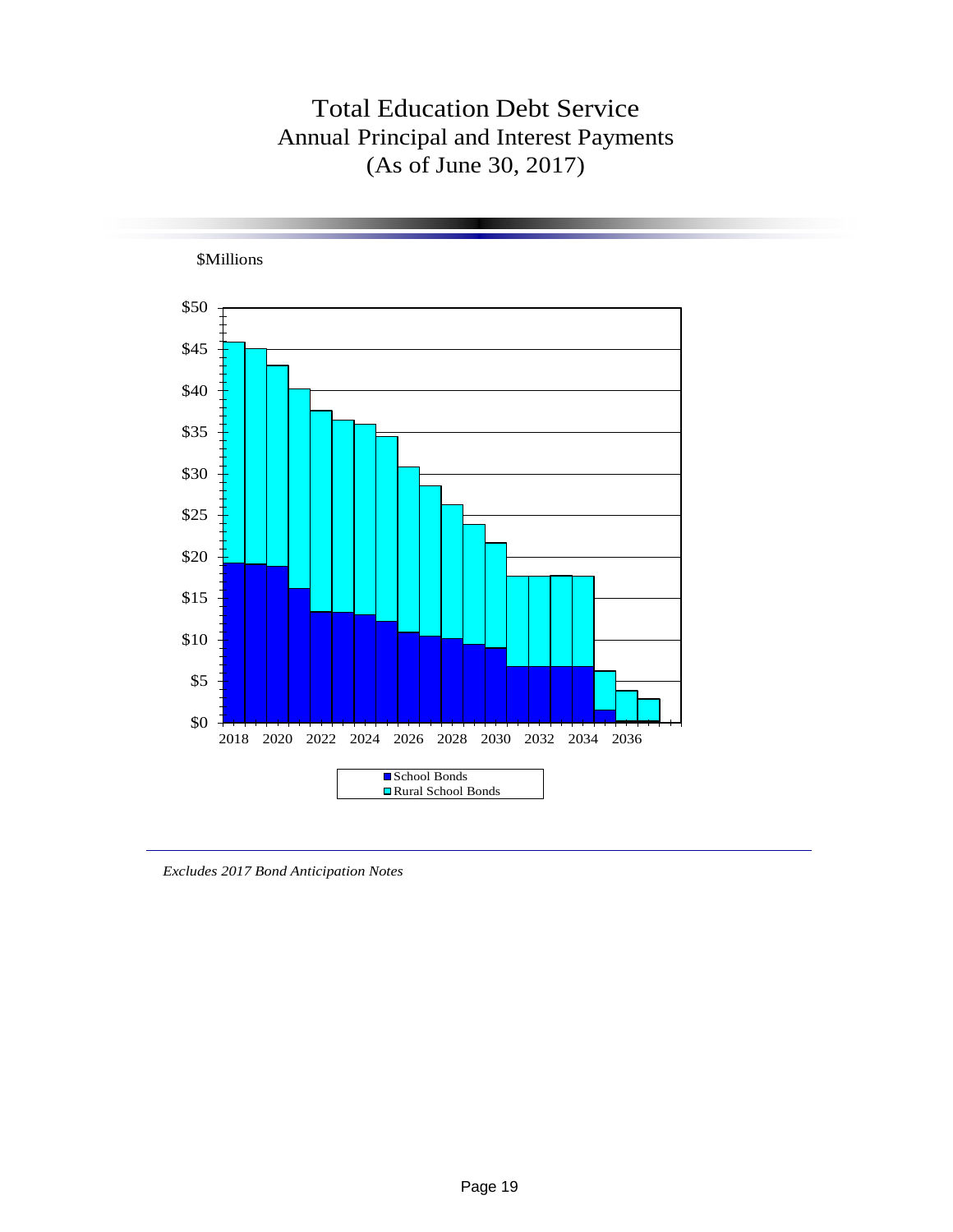Total General School Bonds and Notes Debt Service as of June 30, 2017 (High School Projects)

#### **Aggregate Debt Service**

| Date       | Principal        | Interest        | Subsidy        | Total P+I        |
|------------|------------------|-----------------|----------------|------------------|
|            |                  |                 |                |                  |
| 06/30/2017 |                  |                 |                |                  |
| 06/30/2018 | 13,144,003.38    | 6,731,333.90    | (644, 213.48)  | 19,231,123.80    |
| 06/30/2019 | 13,585,000.00    | 6, 141, 171. 26 | (621, 835, 36) | 19,104,335.90    |
| 06/30/2020 | 13,890,000.00    | 5,559,546.26    | (593, 870.36)  | 18,855,675.90    |
| 06/30/2021 | 11,750,000.00    | 4,988,921.26    | (563, 595, 36) | 16,175,325.90    |
| 06/30/2022 | 9,430,000.00     | 4,474,596.26    | (531,797.86)   | 13,372,798.40    |
| 06/30/2023 | 9,775,000.00     | 4,050,986.26    | (497, 931, 86) | 13,328,054.40    |
| 06/30/2024 | 9,916,000.00     | 3,592,686.26    | (461, 899.36)  | 13,046,786.90    |
| 06/30/2025 | 9,480,000.00     | 3,178,931.26    | (423, 338.12)  | 12,235,593.14    |
| 06/30/2026 | 8,490,000.00     | 2,798,411.26    | (382, 363.62)  | 10,906,047.64    |
| 06/30/2027 | 8,325,000.00     | 2,433,823.76    | (339, 493.00)  | 10,419,330.76    |
| 06/30/2028 | 8,375,000.00     | 2,081,948.76    | (292, 978.00)  | 10,163,970.76    |
| 06/30/2029 | 7,985,000.00     | 1,734,798.76    | (244, 266.74)  | 9,475,532.02     |
| 06/30/2030 | 7,775,000.00     | 1,412,681.26    | (192, 631.24)  | 8,995,050.02     |
| 06/30/2031 | 5,855,000.00     | 1,091,018.76    | (138, 258, 74) | 6,807,760.02     |
| 06/30/2032 | 6,045,000.00     | 850,406.26      | (105, 455.00)  | 6,789,951.26     |
| 06/30/2033 | 6,265,000.00     | 600,231.26      | (71, 443.74)   | 6,793,787.52     |
| 06/30/2034 | 6,480,000.00     | 337,518.76      | (36, 225.00)   | 6,781,293.76     |
| 06/30/2035 | 1.480,000.00     | 65,756.26       |                | 1,545,756.26     |
| 06/30/2036 | 190,000.00       | 13,956.26       |                | 203,956.26       |
| 06/30/2037 | 195,000.00       | 7,068.76        |                | 202,068.76       |
| Total      | \$158,430,003.38 | \$52,145,792.84 | (6,141,596.84) | \$204,434,199.38 |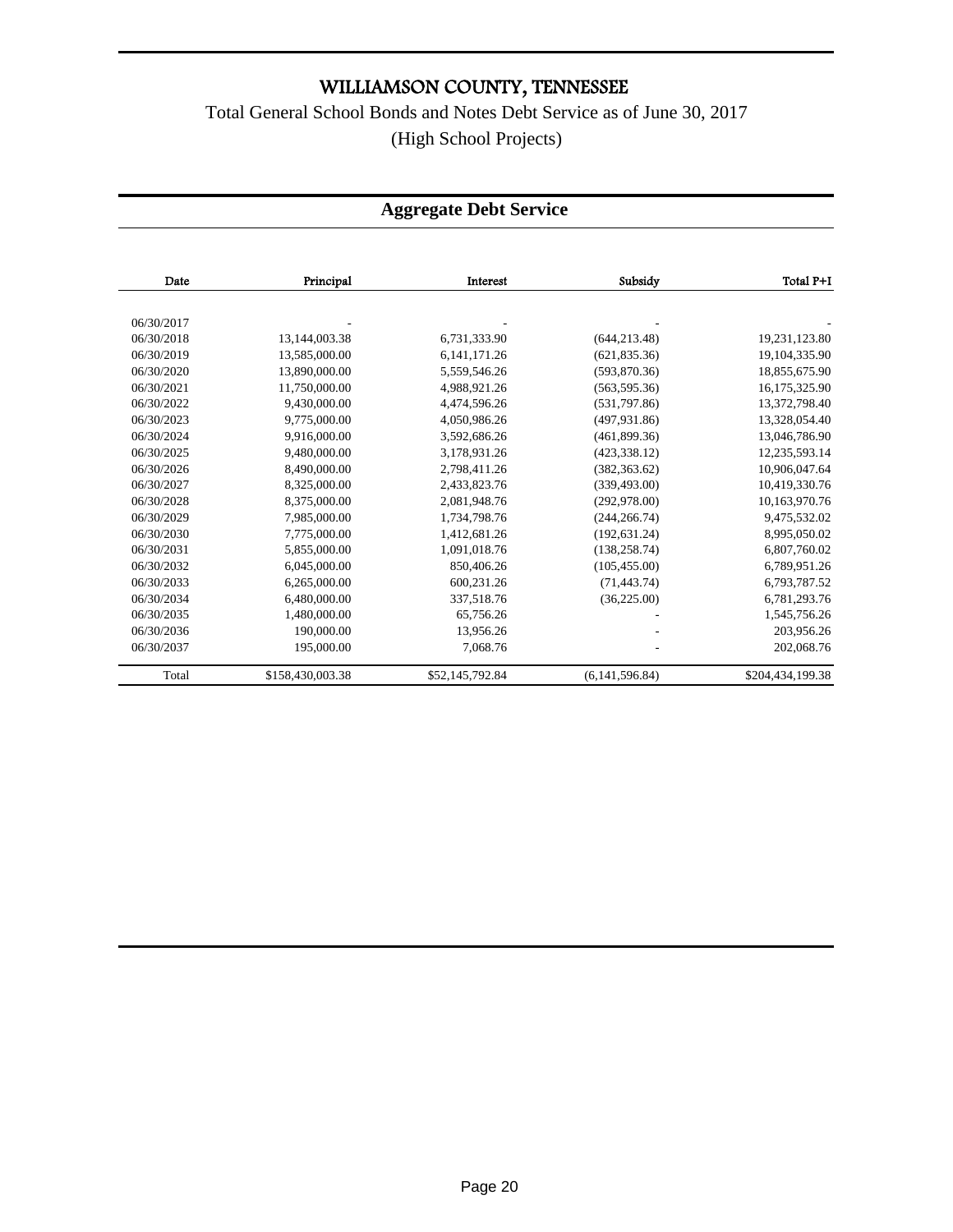Total General Education Debt Service (High Schools) Annual Principal and Interest Payments (As of June 30, 2017)



*Williamson County, Tennessee*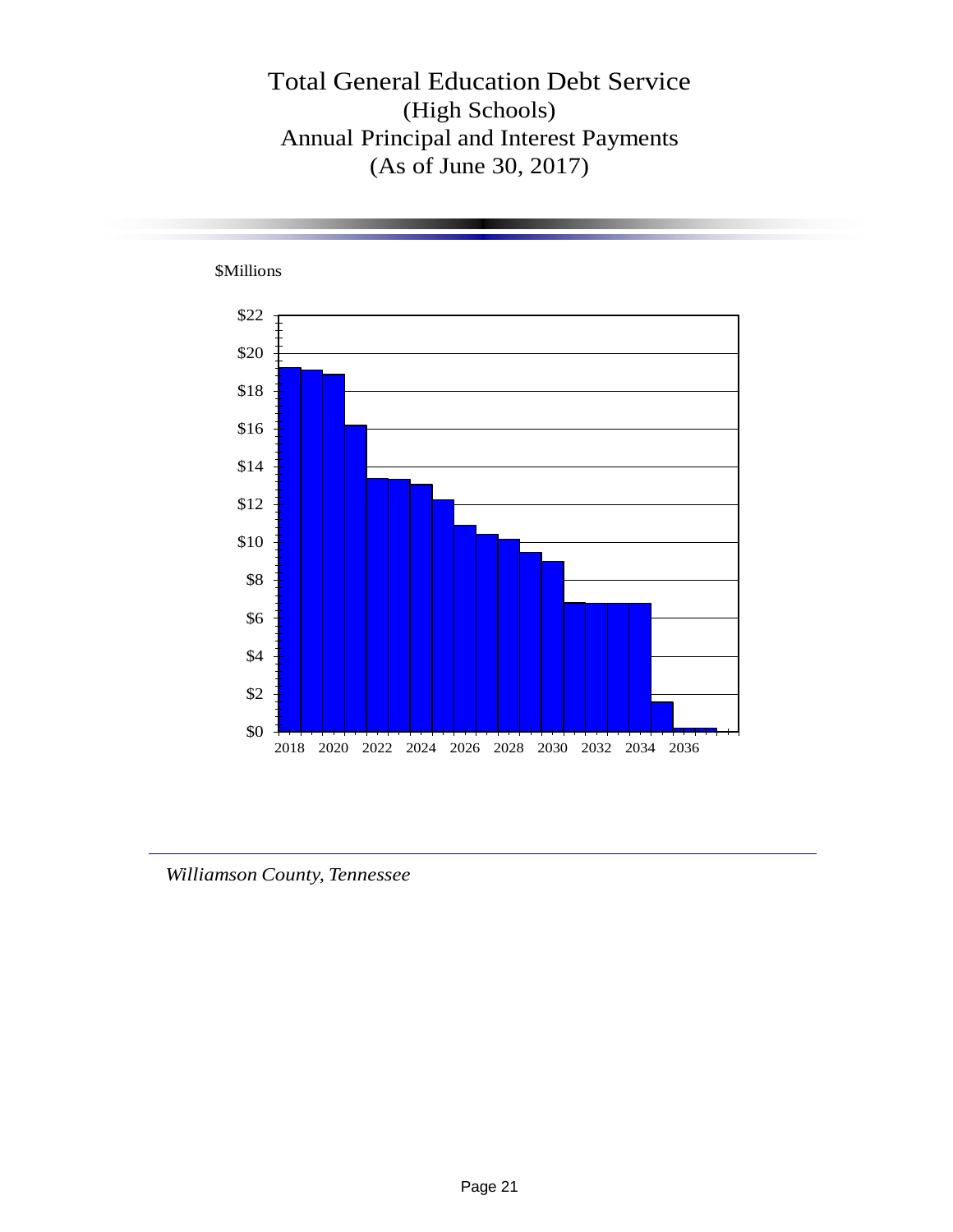Total Rural School Bonds and Notes Debt Service as of June 30, 2017 (Elementary and Middle School Projects)

#### **Aggregate Debt Service**

| Date       | Principal        | Interest        | Subsidy        | Total P+I        |
|------------|------------------|-----------------|----------------|------------------|
|            |                  |                 |                |                  |
| 06/30/2017 |                  |                 |                |                  |
| 06/30/2018 | 16,915,000.00    | 10,623,453.76   | (925, 814.74)  | 26,612,639.02    |
| 06/30/2019 | 16,950,000.00    | 9,950,478.76    | (914, 466.00)  | 25,986,012.76    |
| 06/30/2020 | 15,820,000.00    | 9.249.216.26    | (898, 427.24)  | 24,170,789.02    |
| 06/30/2021 | 16,375,000.00    | 8,537,666.26    | (877, 427, 24) | 24,035,239.02    |
| 06/30/2022 | 17,235,000.00    | 7,818,091.26    | (836,975.98)   | 24,216,115.28    |
| 06/30/2023 | 16,935,000.00    | 7,015,491.26    | (785, 525.98)  | 23,164,965.28    |
| 06/30/2024 | 17,415,000.00    | 6,243,691.26    | (732, 273.48)  | 22,926,417.78    |
| 06/30/2025 | 17,430,000.00    | 5,457,191.26    | (677,060.98)   | 22,210,130.28    |
| 06/30/2026 | 15,800,000.00    | 4,760,753.76    | (618, 505.98)  | 19,942,247.78    |
| 06/30/2027 | 14,605,000.00    | 4,065,706.26    | (551, 739.98)  | 18,118,966.28    |
| 06/30/2028 | 13,145,000.00    | 3,433,938.76    | (481, 283, 24) | 16,097,655.52    |
| 06/30/2029 | 11,925,000.00    | 2,904,976.26    | (406, 435, 74) | 14,423,540.52    |
| 06/30/2030 | 10,590,000.00    | 2,422,631.26    | (327,075.00)   | 12,685,556.26    |
| 06/30/2031 | 9,155,000.00     | 1,969,256.26    | (243, 512, 50) | 10,880,743.76    |
| 06/30/2032 | 9.470.000.00     | 1.585.531.26    | (186, 156.24)  | 10,869,375.02    |
| 06/30/2033 | 9,835,000.00     | 1,196,931.26    | (126, 787.50)  | 10,905,143.76    |
| 06/30/2034 | 10,165,000.00    | 787,962.50      | (64, 400, 00)  | 10,888,562.50    |
| 06/30/2035 | 4,315,000.00     | 361,237.50      |                | 4,676,237.50     |
| 06/30/2036 | 3,450,000.00     | 211,950.00      |                | 3,661,950.00     |
| 06/30/2037 | 2,565,000.00     | 92,981.26       |                | 2,657,981.26     |
| Total      | \$250,095,000.00 | \$88,689,136.42 | (9,653,867.82) | \$329,130,268.60 |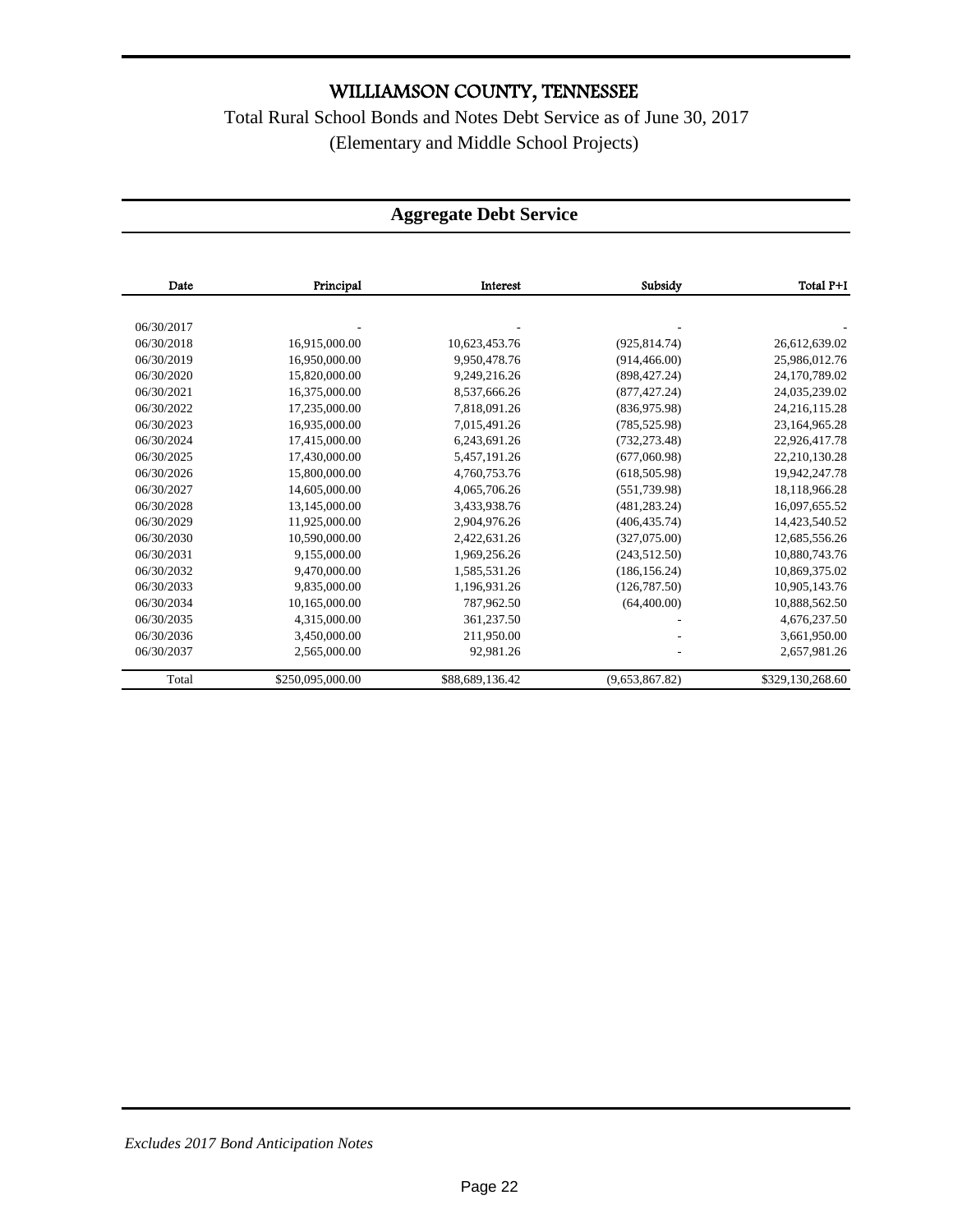## Total Rural School Education Debt Service (All Elementary and Middle Schools) Annual Principal and Interest Payments (As of June 30, 2017)



*Excludes 2017 Bond Anticipation Notes*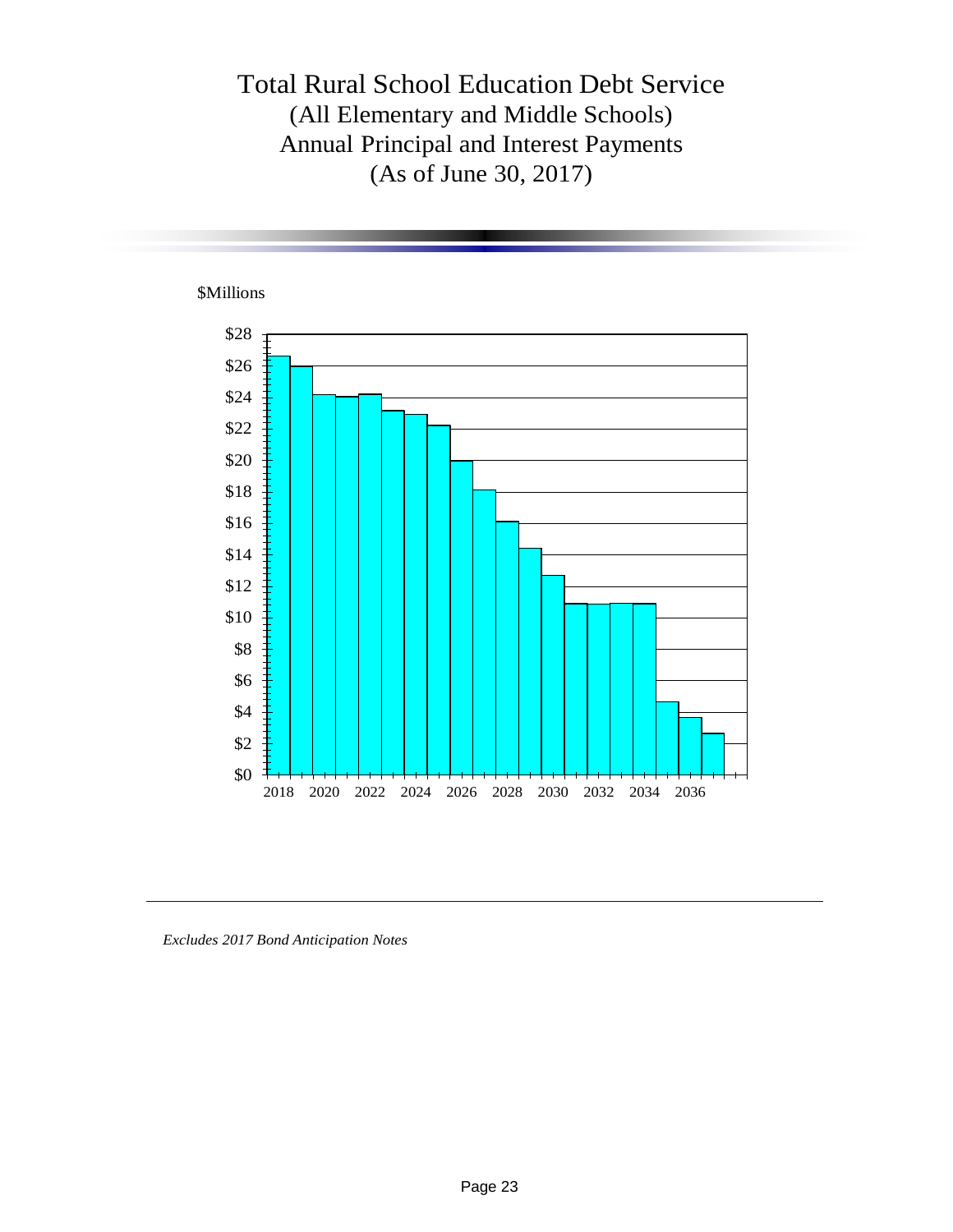Total Public Works Debt Service as of June 30, 2017

#### **Aggregate Debt Service**

| Date       | Principal        | Interest        | Total P+I        |
|------------|------------------|-----------------|------------------|
|            |                  |                 |                  |
| 06/30/2017 |                  |                 |                  |
| 06/30/2018 | 12,859,996.62    | 5,269,524.84    | 18,129,521.46    |
| 06/30/2019 | 12,425,000.00    | 4,675,845.00    | 17,100,845.00    |
| 06/30/2020 | 11,150,000.00    | 4,107,482.50    | 15,257,482.50    |
| 06/30/2021 | 10,265,000.00    | 3,618,332.50    | 13,883,332.50    |
| 06/30/2022 | 8,690,000.00     | 3,189,057.50    | 11,879,057.50    |
| 06/30/2023 | 6,660,000.00     | 2,839,207.50    | 9,499,207.50     |
| 06/30/2024 | 6,724,000.00     | 2,508,807.50    | 9,232,807.50     |
| 06/30/2025 | 6,925,000.00     | 2,192,187.50    | 9,117,187.50     |
| 06/30/2026 | 7,010,000.00     | 1,882,537.50    | 8,892,537.50     |
| 06/30/2027 | 6,140,000.00     | 1,572,587.50    | 7,712,587.50     |
| 06/30/2028 | 6,270,000.00     | 1,319,912.50    | 7,589,912.50     |
| 06/30/2029 | 6,145,000.00     | 1,094,587.50    | 7,239,587.50     |
| 06/30/2030 | 5,080,000.00     | 876,525.00      | 5,956,525.00     |
| 06/30/2031 | 4,115,000.00     | 685,750.00      | 4,800,750.00     |
| 06/30/2032 | 4,265,000.00     | 538,075.00      | 4,803,075.00     |
| 06/30/2033 | 3,855,000.00     | 384,925.00      | 4,239,925.00     |
| 06/30/2034 | 4,010,000.00     | 242,425.00      | 4,252,425.00     |
| 06/30/2035 | 840,000.00       | 93,200.00       | 933,200.00       |
| 06/30/2036 | 865,000.00       | 63,800.00       | 928,800.00       |
| 06/30/2037 | 895,000.00       | 32,443.76       | 927,443.76       |
| Total      | \$125,188,996.62 | \$37,187,213.60 | \$162,376,210.22 |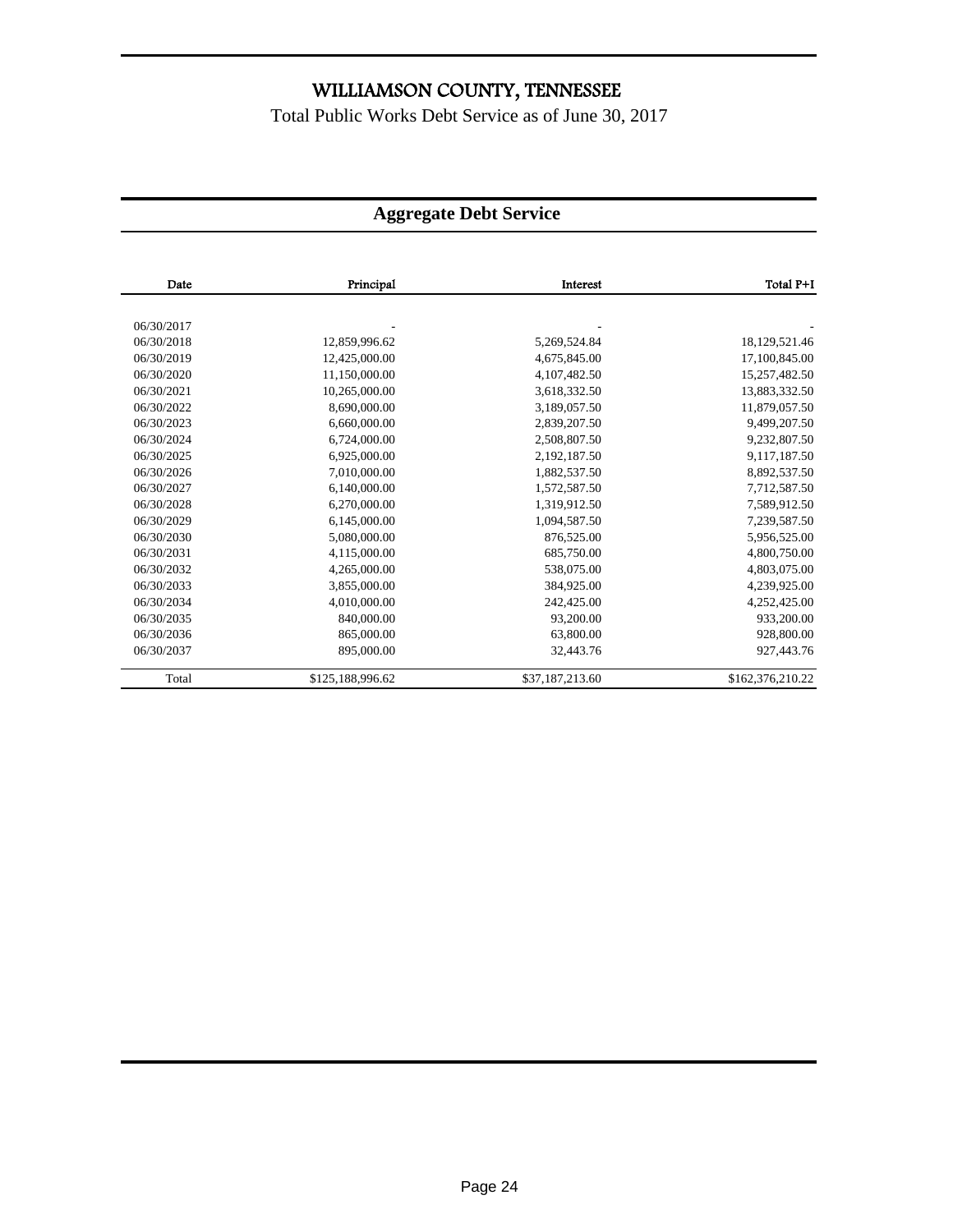## Total Public Works Debt Service Annual Principal and Interest Payments (As of June 30, 2017)

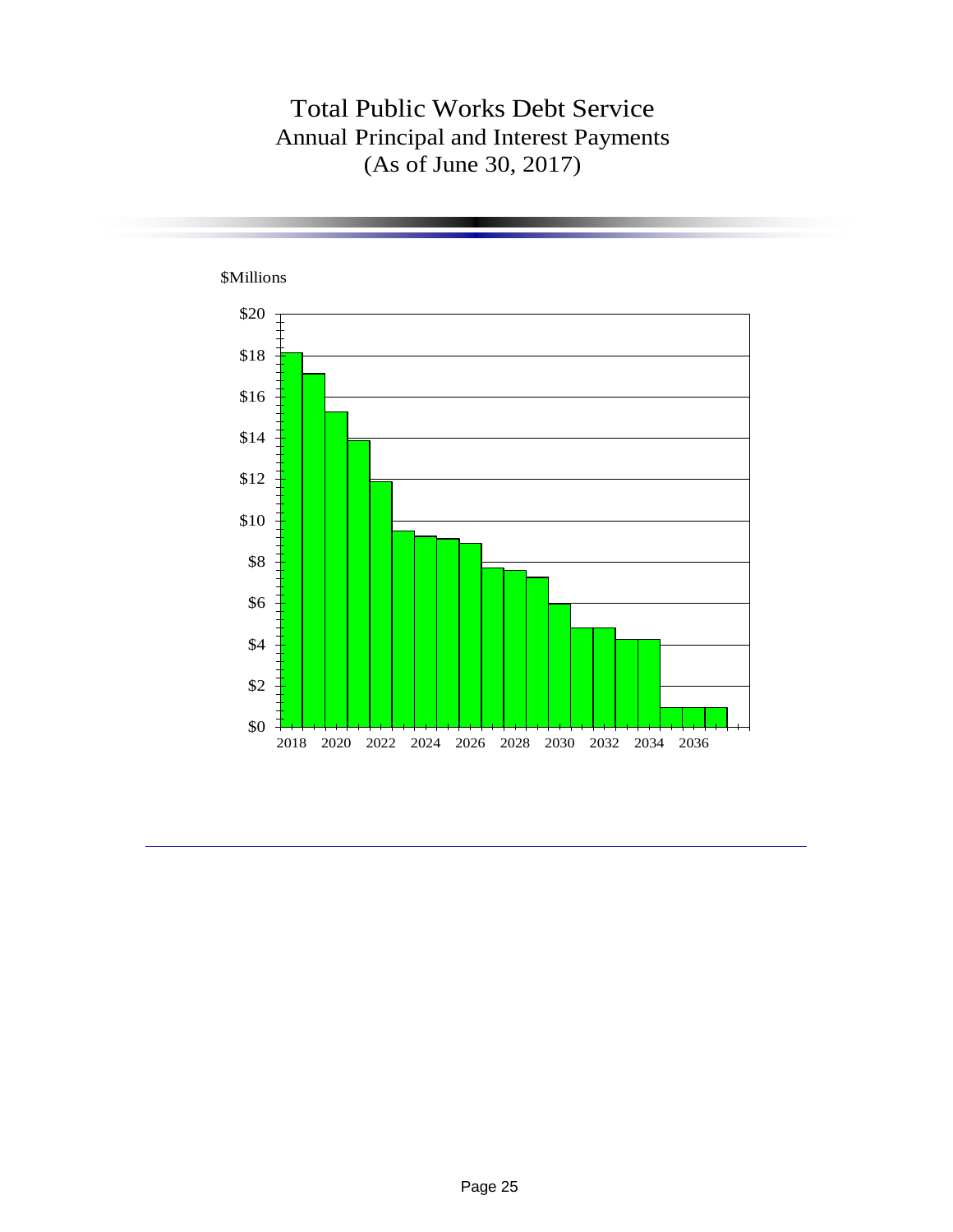Other Self-Supporting Medical Center Debt Service

(June 30, 2017)

#### **Debt Service Schedule**

| Date       | Principal       | Interest        | Total P+I       |
|------------|-----------------|-----------------|-----------------|
| 06/30/2017 |                 |                 |                 |
| 06/30/2018 | 2,790,000.00    | 1,549,300.00    | 4,339,300.00    |
| 06/30/2019 | 2,900,000.00    | 1,427,650.00    | 4,327,650.00    |
| 06/30/2020 | 3,025,000.00    | 1,301,100.00    | 4,326,100.00    |
| 06/30/2021 | 3,155,000.00    | 1,188,150.00    | 4,343,150.00    |
| 06/30/2022 | 3,310,000.00    | 1,050,300.00    | 4,360,300.00    |
| 06/30/2023 | 3,465,000.00    | 905,650.00      | 4,370,650.00    |
| 06/30/2024 | 3,530,000.00    | 797,800.00      | 4,327,800.00    |
| 06/30/2025 | 2,470,000.00    | 697,475.00      | 3,167,475.00    |
| 06/30/2026 | 1,460,000.00    | 617,400.00      | 2,077,400.00    |
| 06/30/2027 | 1,515,000.00    | 559,000.00      | 2,074,000.00    |
| 06/30/2028 | 1,580,000.00    | 498,400.00      | 2,078,400.00    |
| 06/30/2029 | 1,640,000.00    | 435,200.00      | 2,075,200.00    |
| 06/30/2030 | 1,705,000.00    | 369,600.00      | 2,074,600.00    |
| 06/30/2031 | 1,775,000.00    | 301,400.00      | 2,076,400.00    |
| 06/30/2032 | 1,845,000.00    | 230,400.00      | 2,075,400.00    |
| 06/30/2033 | 1,920,000.00    | 156,600.00      | 2,076,600.00    |
| 06/30/2034 | 1,995,000.00    | 79,800.00       | 2,074,800.00    |
| Total      | \$40,080,000.00 | \$12,165,225.00 | \$52,245,225.00 |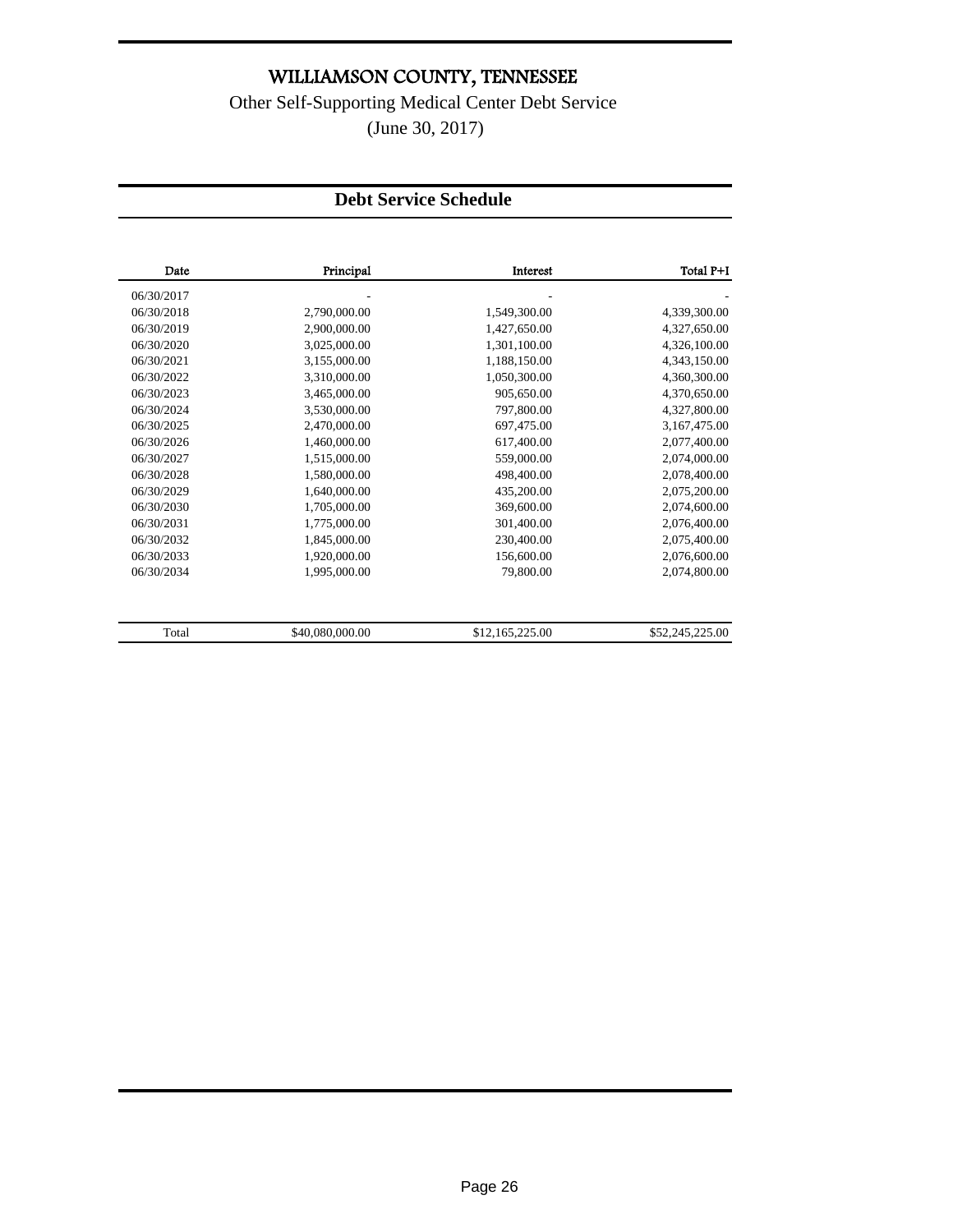Other Self-Supporting City-County Partnership Debt Service as of June 30, 2017

### **Aggregate Debt Service**

| Date       | Principal      | Interest     | Total P+I      |
|------------|----------------|--------------|----------------|
|            |                |              |                |
| 06/30/2017 |                |              |                |
| 06/30/2018 | 301,000.00     | 154,545.00   | 455,545.00     |
| 06/30/2019 | 320,000.00     | 143,625.00   | 463,625.00     |
| 06/30/2020 | 325,000.00     | 132,450.00   | 457,450.00     |
| 06/30/2021 | 340,000.00     | 117,500.00   | 457,500.00     |
| 06/30/2022 | 355,000.00     | 101,850.00   | 456,850.00     |
| 06/30/2023 | 375,000.00     | 84,100.00    | 459,100.00     |
| 06/30/2024 | 390,000.00     | 65,350.00    | 455,350.00     |
| 06/30/2025 | 415,000.00     | 45,850.00    | 460,850.00     |
| 06/30/2026 | 430,000.00     | 25,100.00    | 455,100.00     |
| 06/30/2027 | 90,000.00      | 3,600.00     | 93,600.00      |
| Total      | \$3,341,000.00 | \$873,970.00 | \$4,214,970.00 |